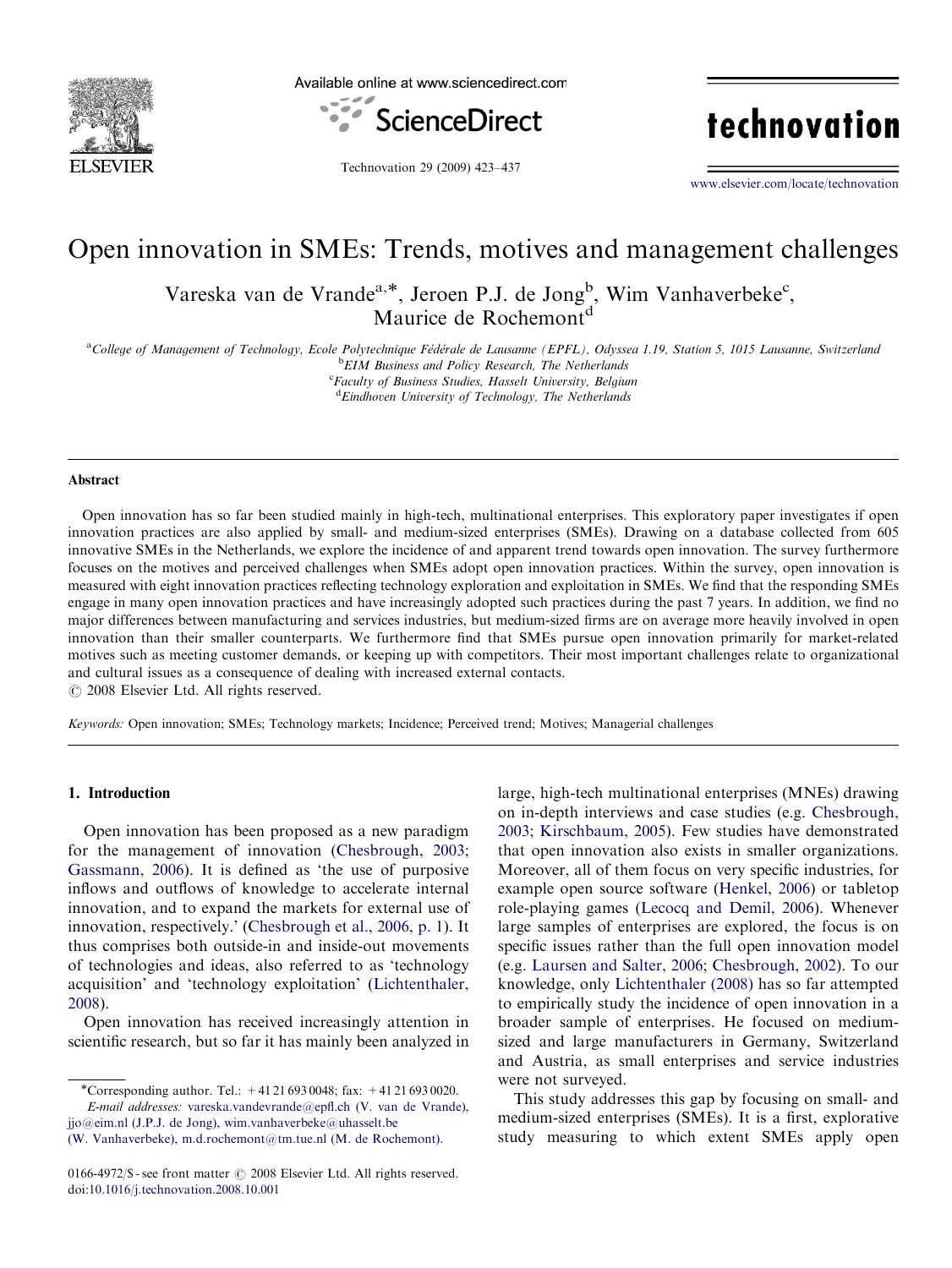innovation practices and whether there is a trend towards increased adoption of the open innovation model over time. In doing so, we develop and test propositions on the differences between manufacturing and services firms, and between medium-sized and small enterprises. Furthermore, we explore the motives of SMEs to engage in open innovation and perceived management challenges in implementing open innovation. To our knowledge this study is the first to investigate the incidence of open innovation in a broad sample of SMEs. In doing so, it assesses whether open innovation is a trend that is not only relevant for high-tech MNEs but also for a broader range of firms and businesses. As we draw on a survey database of 605 SMEs in the Netherlands, the paper also accounts for the potential criticism that open innovation has so far been studied mainly in American enterprises (e.g. [Ches](#page-14-0)[brough, 2003](#page-14-0); [Chesbrough and Crowther, 2006](#page-14-0); [Lecocq](#page-14-0) [and Demil, 2006](#page-14-0)) and not in others parts of the world (a notable exception is [Lichtenthaler, 2008\)](#page-14-0).

The remainder of the paper is structured as follows. Section 2 discusses open innovation and the dimensions of technology exploitation and exploration that can be used to classify open innovation practices. Next, we develop some tentative propositions on the adoption of open innovation practices in manufacturing and service firms, and between different size categories of SMEs. Section 4 describes our data, while Section 5 analyses the incidence and trend towards open innovation, and motives and hampering factors of SMEs. Finally, Section 6 concludes and discusses the limitations and implications of our work.

# 2. Open innovation

Traditionally, large firms relied on internal R&D to create new products. In many industries, large internal R&D labs were a strategic asset and represented a considerable entry barrier for potential rivals. As a result, large firms with extended R&D capabilities and complementary assets could outperform smaller rivals ([Teece,](#page-14-0) [1986\)](#page-14-0). This process in which large firms discover, develop and commercialize technologies internally has been labeled the closed innovation model ([Chesbrough, 2003\)](#page-14-0). Although this model worked well for quite some time, the current innovation landscape has changed. Due to labor mobility, abundant venture capital and widely dispersed knowledge across multiple public and private organizations, enterprises can no longer afford to innovate on their own, but rather need to engage in alternative innovation practices. As a result, a growing number of MNEs has moved to an open innovation model in which they employ both internal and external pathways to exploit technologies and, concurrently, to acquire knowledge from external sources [\(Chesbrough, 2003\)](#page-14-0).

Open innovation is a broad concept encompassing different dimensions. Following the definition mentioned earlier, most studies distinguish between purposive outflows and inflows of knowledge to accelerate internal innovation processes and to better benefit from innovative efforts, respectively (e.g. [Chesbrough et al., 2006](#page-14-0); [Chesbrough and Crowther, 2006](#page-14-0)). Purposive outflows of knowledge, or technology exploitation, implies innovation activities to leverage existing technological capabilities outside the boundaries of the organization. Purposive inflows, which we will refer to as technology exploration, relates to innovation activities to capture and benefit from external sources of knowledge to enhance current technological developments. In a fully open setting, firms combine both technology exploitation and technology exploration in order to create maximum value from their technological capabilities or other competencies [\(Chesbrough and](#page-14-0) [Crowther, 2006](#page-14-0); [Lichtenthaler, 2008\)](#page-14-0).

# 2.1. Technology exploitation

In order to better profit from internal knowledge, enterprises may engage in various practices. In this paper, three activities related to technology exploitation will be distinguished: venturing, outward licensing of intellectual property (IP), and the involvement of non-R&D workers in innovation initiatives.

Venturing is defined here as starting up new organizations drawing on internal knowledge, i.e. it implies spin-off and spin-out processes. Support from the parent organization may also include finance, human capital, legal advice, administrative services, etc. Previous open innovation studies have primarily focused on venturing activities in large enterprises (e.g. [Chesbrough, 2003](#page-14-0); [Lord et al., 2002\)](#page-14-0). The potential of venturing activities is regarded to be enormous, e.g. [Chesbrough \(2003\)](#page-14-0) illustrated that the total market value of 11 projects which turned into new ventures exceeded that of their parent company, Xerox, by a factor of two.

IP plays a crucial role in open innovation as a result of the in- and outflows of knowledge [\(Arora, 2002](#page-14-0); [Chesbrough, 2003, 2006;](#page-14-0) [Lichtenthaler, 2007](#page-14-0)). Enterprises have opportunities to out-license their IP to obtain more value from it ([Gassmann, 2006](#page-14-0)). Out-licensing allows them to profit from their IP when other firms with different business models find profitable, external paths to the market. The decision of firms to license out depends on anticipated revenues and profit-dissipation effects ([Arora](#page-14-0) [et al., 2001](#page-14-0)), i.e. outward licensing generates revenues in the form of licensing payments, but current profits might decrease when licensees use their technology to compete in the same market. Prior research has shown the importance of establishing a reputation as a knowledge provider in order to increase the monetary and strategic benefits of technology out-licensing [\(Lichtenthaler and](#page-14-0) [Ernst, 2007\)](#page-14-0).

A third practice to benefit from internal knowledge is to capitalize on the initiatives and knowledge of current employees, including those who are not employed at the internal R&D department. Several case studies illustrate that informal ties of employees with employees of other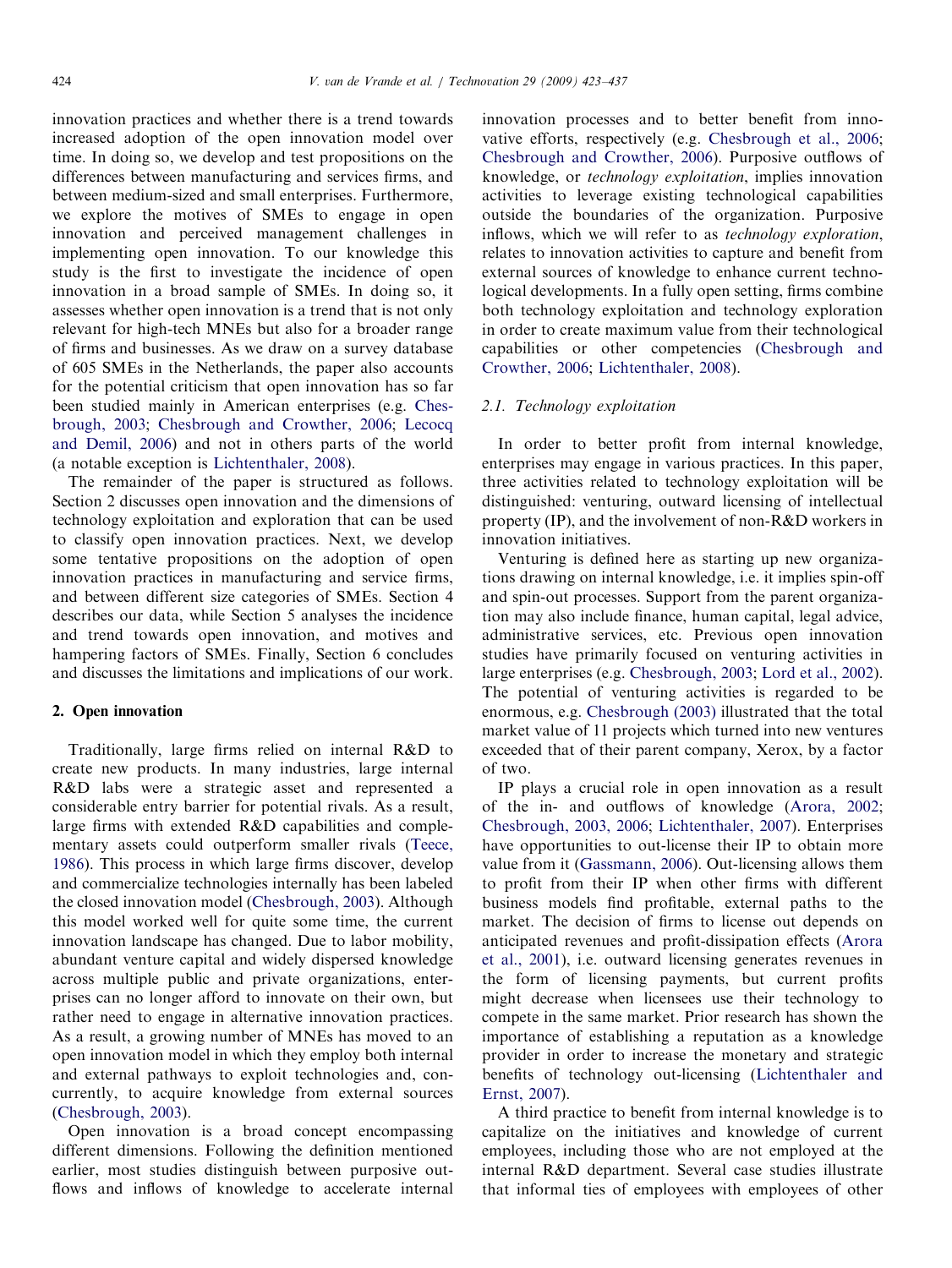organizations are crucial to understand how new products are created and commercialized (e.g. [Chesbrough et al.,](#page-14-0) [2006](#page-14-0)). Many practitioners and scientists, also outside the field of open innovation, endorse the view that innovation by individual employees is a means to foster organizational success (e.g. [Van de Ven, 1986](#page-14-0)). Work has become more knowledge-based and less rigidly defined. In this context, employees can be involved in innovation processes in multiple ways, for example by taking up their suggestions, exempting them to take initiatives beyond organizational boundaries, or introducing suggestion schemes such as idea boxes and internal competitions (e.g. [Van Dijk and Van](#page-14-0) [den Ende, 2002](#page-14-0)).

## 2.2. Technology exploration

Technology exploration refers to those activities which enable enterprises to acquire new knowledge and technologies from the outside. In the survey, five practices were distinguished related to technology exploration: customer involvement, external networking, external participation, outsourcing R&D and inward licensing of IP.

Open innovation theorists recognize that customer involvement is one important alternative to inform internal innovation processes [\(Gassmann, 2006\)](#page-14-0). Drawing on the work of [Von Hippel \(2005\)](#page-14-0) users are increasingly regarded not as just passive adopters of innovations, but they may rather develop their own innovations which producers can imitate. Users for example regularly modify their current machines, equipment and software to better satisfy process needs, and because producers fail to provide an adequate supply ([Von Hippel, 2005](#page-14-0)). Firms may benefit from their customers' ideas and innovations by proactive market research, providing tools to experiment with and/or develop products similar to the ones that are currently offered, or by producing products based on the designs of customers and evaluating what may be learned from general product development.

External networking is another important dimension which is consistently associated with open innovation ([Chesbrough et al., 2006](#page-14-0)). It includes all activities to acquire and maintain connections with external sources of social capital, including individuals and organizations. As such, it comprises both formal collaborative projects and more general and informal networking activities. Networks allow enterprises to rapidly fill in specific knowledge needs without having to spend enormous amounts of time and money to develop that knowledge internally or acquire it through vertical integration. Networks may also evolve into formal collaborative efforts such as R&D alliances. Such alliances between non-competing firms have become a popular vehicle for acquiring technological capabilities ([Gomes-Casseres, 1997\)](#page-14-0).

External participations enable the recovery of innovations that were initially abandoned or that did not seem promising. Enterprises may invest in start-ups and other businesses to keep an eye on potential opportunities ([Chesbrough, 2006;](#page-14-0) [Keil, 2002](#page-14-0)). Such equity investments provide opportunities to further increase external collaboration in case their technologies prove to be valuable ([Van de Vrande et al., 2006](#page-14-0)). Enterprises may also outsource R&D activities to acquire external knowledge. At the heart of the open paradigm is the assumption that enterprises cannot conduct all R&D activities by themselves, but instead have to capitalize on external knowledge which can be licensed or bought ([Gassmann, 2006](#page-14-0)).

Technical service providers such as engineering firms and high-tech institutions have also become more important in the innovation process. In the open model it is considered fully legitimate to bring key knowledge development outside the organizational boundary (e.g. [Prencipe, 2000](#page-14-0)).

Finally, enterprises can externally acquire intellectual property, including the licensing of patents, copyrights or trade marks, to benefit from external innovation opportunities ([Chesbrough, 2006\)](#page-14-0). This may be a necessity to fuel one's business model and to speed up and nurture internal research engines.

To conclude, in comparison with the closed model, the open innovation model implies that the management and organization of innovation processes becomes more complex, i.e. open innovation includes many more activities than just those that were assigned to a traditional R&D department.

## 3. Innovation in SMEs

Having discussed how open innovation can be defined and operationalized, the current section develops some tentative propositions on the incidence of open innovation in SMEs, what differences can be anticipated between industries and size classes, and what motives and management challenges may be encountered.

# 3.1. Incidence and trends

In the closed innovation model enterprises must generate their own ideas and then develop, build, market, distribute, and support them on their own. This model counsels enterprises to be strongly self-reliant, implicitly recommending organizing innovation in internal R&D departments. In contrast, the open model prescribes enterprises to draw on both external and internal ideas and paths to the market, when enterprises look to discover and develop innovative opportunities [\(Chesbrough, 2003](#page-14-0)). In doing so, the open innovation model recognizes that smaller firms take an increasingly prominent role in the contemporary innovation landscape. Some first tentative evidence is found in [Chesbrough \(2003\)](#page-14-0) as he cited statistics of how small enterprises contribute to total industrial R&D expenses in the US. They accounted for around 24% of all R&D spending in 2005, compared to only 4% in 1981 ([National Science Foundation, 2006\)](#page-14-0). Likewise, in an interview-based study of 12 enterprises in mainly low-tech industries, [Chesbrough and Crowther \(2006\)](#page-14-0) found that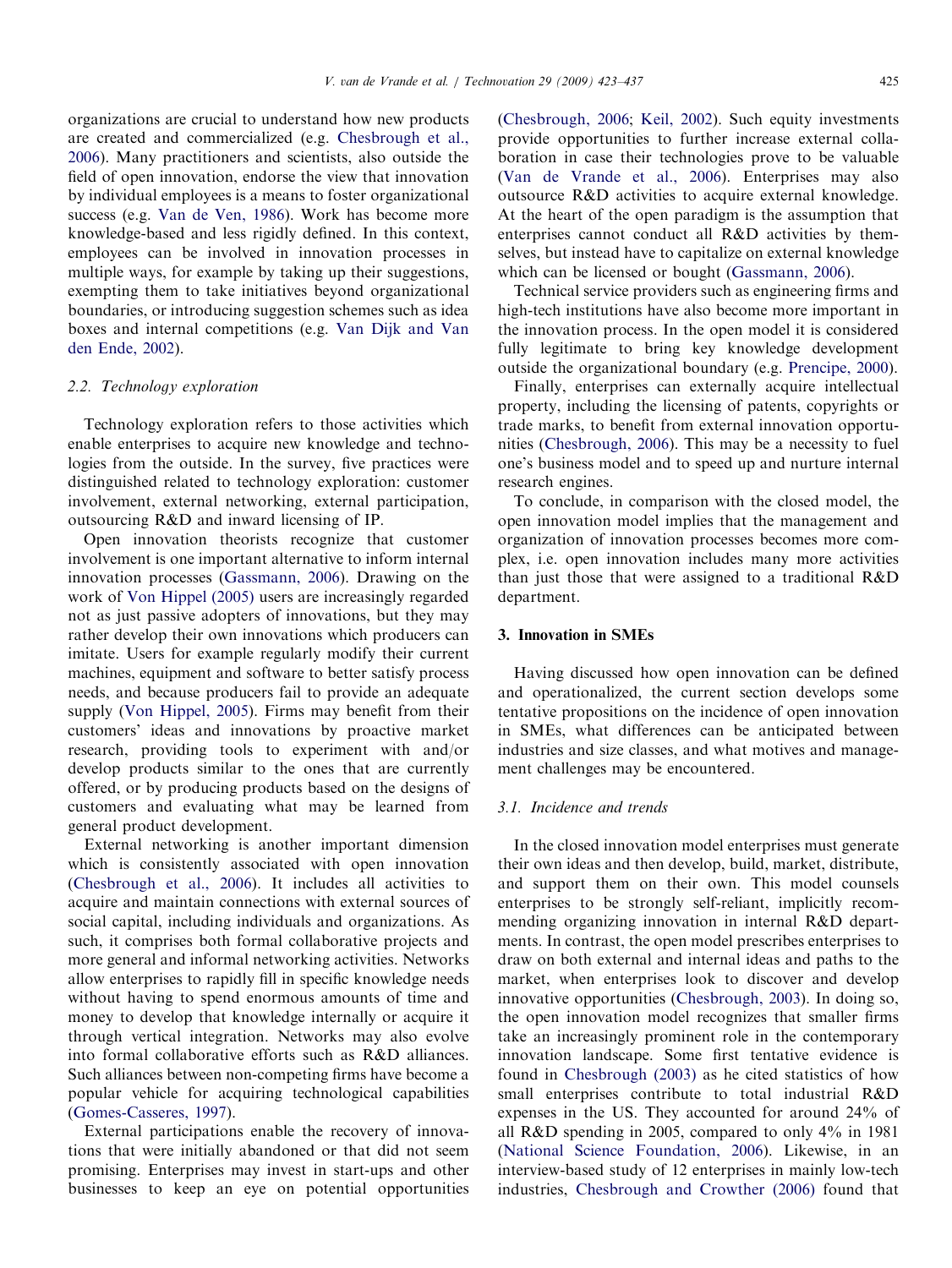basically all respondents had to some extent picked up open innovation practices, with a clear focus on technology exploration activities. Another example is [Lichtenthaler](#page-14-0) [\(2008\)](#page-14-0) who conducted a survey among medium-sized and large manufacturers in Germany, Austria and Switzerland. He found that 32.5% of the respondents was somehow engaged in open innovation.

Besides, there have been multiple studies on the strengths and weaknesses of SMEs in their organization of innovation processes (e.g. [Vossen, 1998](#page-14-0); [Acs and Audretsch,](#page-14-0) [1990\)](#page-14-0). This work concludes that innovation in SMEs is hampered by lack of financial resources, scant opportunities to recruit specialized workers, and small innovation portfolios so that risks associated with innovation cannot be spread. SMEs need to heavily draw on their networks to find missing innovation resources, and due to their smallness, they will be confronted with the boundaries of their organizations rather sooner than later. In today's increasingly complex and knowledge-intensive world with shortened product life cycles, such networking behavior has become probably even more important than before. Given these considerations, we anticipate that open innovation practices are not exclusively applied by MNEs, but will also be present in SMEs, and will be increasingly adopted.

#### 3.2. Industries and size classes

Prior research gives the impression of industrial differences regarding the incidence of and trend towards open innovation. In the current paper, we explore the differences between manufacturing and services industries. Services differ from physical goods in terms of intangibility, inseparability, heterogeneity and perishability [\(Atuahene-](#page-14-0)[Gima, 1996](#page-14-0)). Given the distinct nature of the offerings of manufacturing and services firms, differences in the adoption of open innovation may be very plausible. As physical goods are more separable and homogenous, it is much easier to outsource parts of the R&D process or to in-source new ideas and technologies that fit with current business lines. [Gassmann \(2006\)](#page-14-0) proposes that industries are more prone to engage in open innovation if they are characterized by globalization, technology intensity, technology fusion, new business models and knowledge leveraging. We argue that especially the first three characteristics as defined by [Gassmann \(2006\)](#page-14-0) are more applicable to manufacturers than to services enterprises, i.e. manufacturing enterprises generally tend to operate in larger geographical regions and the nature of their processes demands higher investments in capital and technologies. For services—due to their relatively intangible, simultaneous and heterogeneous nature—the opposite applies. Indeed, descriptive statistics of Dutch enterprises offered by [Statistics Netherlands \(2006\)](#page-14-0) demonstrate that manufacturers are on average more technology-intensive, invest more in R&D, and operate in larger regions. We therefore anticipate that the incidence and adoption of open innovation will be stronger in manufacturing industries.

Besides industry differences, the size of enterprises may also influence the adoption of open innovation. Our survey results contain information on both small enterprises (defined as 10–99 employees) and medium-sized ones (100–499 employees). Past work has shown that there is a great deal of difference in the innovation strategies of small and large firms (e.g. [Vossen, 1998](#page-14-0); [Acs and Audretsch,](#page-14-0) [1990\)](#page-14-0). Innovation processes of larger firms are typically more structured and professionalized. As SMEs grow they increasingly develop and apply formal structures, also marked by recruiting specialized workers, and introducing managerial layers, rules and procedures [\(Greiner, 1972\)](#page-14-0). Once a critical size is reached, they may be better able to formalize their innovation practices and to develop structures for licensing IP, venturing activities and external participations. Their larger size also enables them to maintain large and diversified innovation portfolios (to spread risks) and to reserve structural funds to finance innovation. This may have important implications for the application of open innovation in these firms. The extent to which they can engage in technology exploitation and exploration activities is likely to be contingent on their size. As a result, we propose that open innovation is more commonly applied by medium-sized enterprises and that any trend towards open innovation is stronger in this group.

# 3.3. Motives and challenges

Many firms started to implement open innovation as a necessary organizational adaptation to changes in the environment [\(Chesbrough, 2003\)](#page-14-0). In a world of mobile workers, abundant venture capital, widely distributed knowledge and reduced product life cycles, most enterprises can no longer afford to innovate on their own. A further exploration of motives was done by [Chesbrough](#page-14-0) [and Crowther \(2006\).](#page-14-0) In an interview-based study they found that the most common reason for external technology acquisition was a common belief that it is critical to maintain growth. It is anticipated that basic entrepreneurial values such as growth and revenues will be among the key motives of enterprises to practice open innovation. Previous work on motives for open innovation focused on MNEs and usually covered only few open innovation practices. [EIRMA \(2003\)](#page-14-0) for example showed that R&D managers of large corporations engage in venturing for market-related motives such as meeting customer demands, but also to acquire new knowledge. Likewise, [Jacobs and](#page-14-0) [Waalkens \(2001\)](#page-14-0) found that organizations 'innovate their innovation processes' to reduce time-to-market and to better utilize internal creativity. Hence, we expect market considerations and knowledge creation to be key motives for open innovation.

Other potential motives can be derived from innovation collaboration studies. This literature suggests that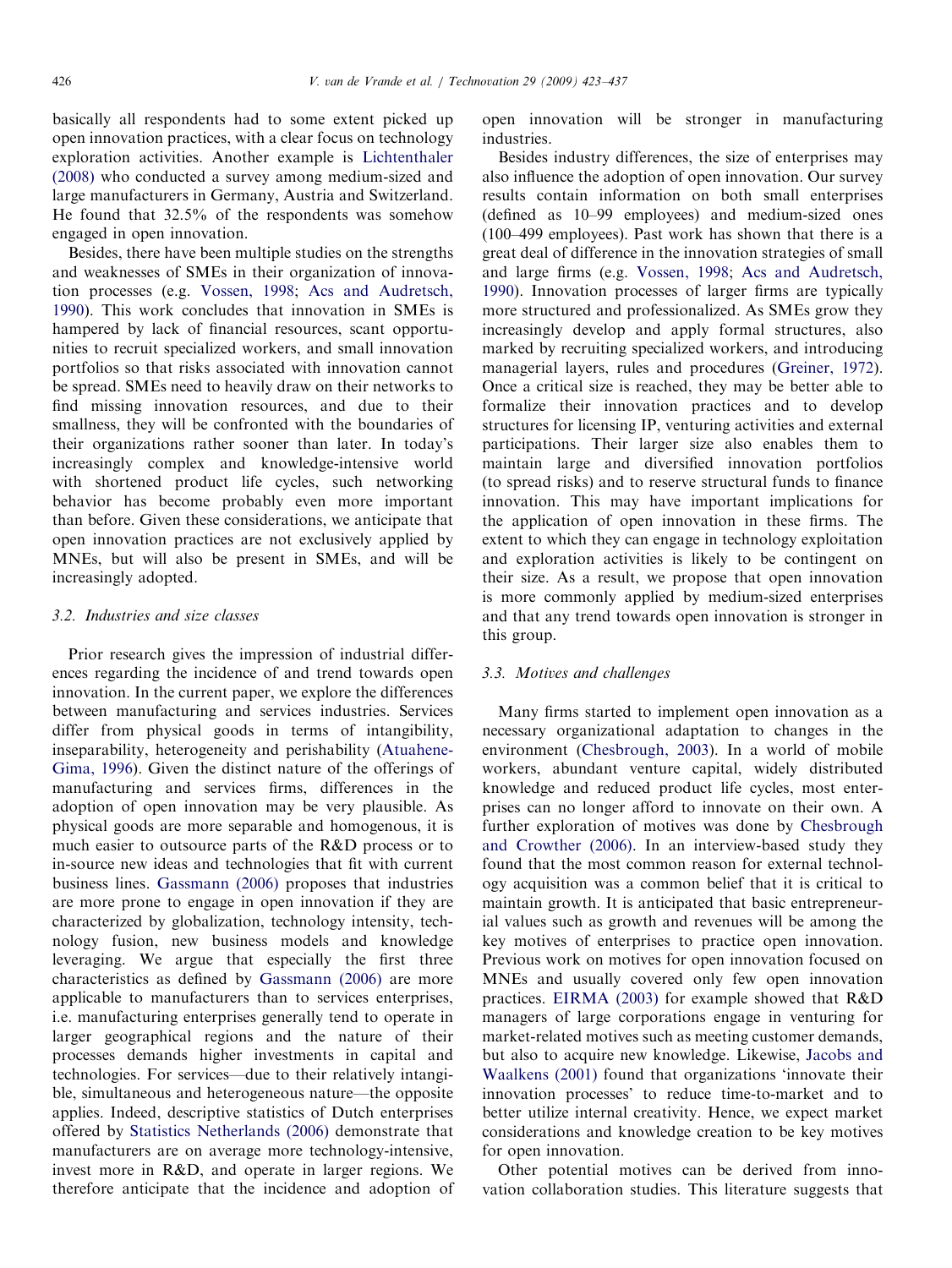enterprises may engage in collaboration to acquire missing knowledge, complementary resources or finance, to spread risks, to enlarge its social networks, or to reduce costs ([Hoffman and Schlosser, 2001](#page-14-0); [Mohr and Spekman, 1994\)](#page-14-0). Such motives mainly reflect outside-in considerations while motives to conduct outbound activities seem to be missing. [Koruna \(2004\)](#page-14-0) however identified various objectives for firms to externally exploit their knowledge, including revenues and access to knowledge, but also to set industry standards, to profit from infringements, to realize learning effects, and to guarantee freedom to operate by establishing cross-licensing agreements with other organizations.

As for the challenges of open innovation in SMEs, our data set contains information on perceived barriers to adopt open innovation practices. The open innovation literature has so far witnessed few attempts to explore this subject. [Chesbrough and Crowther \(2006\)](#page-14-0) for example identified the not-invented-here (NIH) syndrome and lack of internal commitment as main hampering factors. The NIH syndrome has been previously found to be a prominent barrier for external knowledge acquisition (e.g. [Katz and Allen, 1982\)](#page-14-0). Although focused on the external acquisition of knowledge, its underlying antecedents are also applicable to technology exploitation, leading to the 'only-used-here' (OUH) syndrome ([Lichtenthaler and](#page-14-0) [Ernst, 2006](#page-14-0)). More potential barriers can again be found in the related literature on collaborative innovation. [Boschma \(2005\)](#page-14-0) for example identified various forms of 'proximity' which are essential for effective collaboration. These include cognitive, organizational, cultural and institutional differences between collaboration partners, implying that potential problems may arise due to insufficient knowledge, cultures or modes of organization, or bureaucratic elements. To mention only a few, other potential barriers include lacking resources, free-riding behavior, and problems with contracts ([Hoffman and](#page-14-0) [Schlosser, 2001](#page-14-0); [Mohr and Spekman, 1994](#page-14-0)).

#### 4. Methods

# 4.1. Sample

To analyze the trends, motives and management challenges of SMEs with regards to open innovation, we use a survey database that was collected by EIM, a Dutch institute for business and policy research. The survey was commissioned by the Dutch Advisory Council on Science and Technology to support a policy advice on open innovation (see [AWT, 2006\)](#page-14-0). The survey targeted SMEs, defined as enterprises with no more than 500 employees, and was implemented by means of computer-assisted telephone interviewing. Data collection was done over a 3-week period in December 2005. To reliably identify trends only respondents with long tenure and representing enterprises that systematically innovate, were selected. The survey therefore started with screening questions. Respondents first indicated if their company had developed at least one innovation in the past 3 years. This could either be a product-, process-, organizational- or marketing-related innovation as defined by the Oslo manual (a set of integral guidelines for the collection of innovation data, see [OECD,](#page-14-0) [2005](#page-14-0)). Secondly, the survey asked if respondents' enterprises had formulated an innovation strategy. Thirdly, respondents had to be employed in their current jobs for at least 7 years. In this way, the screening ensured that respondents all represented SMEs with systematic innovation efforts, and they were in a position to adequately judge if and how innovation processes had developed over the past 7 years.

The sample was disproportionally stratified across manufacturing and service industries and two size classes (10–99 employees and 100–499 employees). Enterprises with less than 10 employees (micro-enterprises) were excluded since they generally have no or limited identifiable innovation activities, and this population usually contains many start-ups. It was anticipated that very few micro-enterprises would pass the screening. The sample was drawn from the Dutch Chambers of Commerce database. Interviewers explicitly asked for those who were responsible for innovation, i.e. small business owners, general managers, R&D managers or staff managing new business development activities. In total 2230 respondents were contacted, of whom 1206 persons (54%) were willing to participate. To check for non-response bias, respondents and nonrespondents were compared across industries and size classes. Contrasting both groups with  $\chi^2$ -tests revealed no significant differences at the 5% level ( $p = 0.23$  for type of industry and  $p = 0.55$  for size classes). A total of 605 respondents passed the screening phase, corresponding with a final sampling rate of 27%. [Table 1](#page-5-0) shows how these respondents are distributed across size classes and industries.

#### 4.2. Variables

The survey proceeded with questions on the nature of firms' innovation processes. More specifically, eight open innovation practices were distinguished, which are defined in [Table 2.](#page-5-0)

After the screening questions, the respondents were asked if their enterprise had engaged in any venturing activities in the past 3 years. Throughout the survey a time space of 3 years was used, resembling the criterion used by Statistics Netherlands to identify innovative enterprises ([Statistics Netherlands, 2006;](#page-14-0) [OECD, 2005\)](#page-14-0). Secondly, respondents were asked if venturing activities in their enterprise had increased, remained stable, or had decreased in the past 7 years (if venturing activities were missing the question was rephrased as if venturing had been stable or decreased). Thirdly, in case the firms were involved in open innovation activities, the interviewer asked to provide the motives to do so. Their answers were recorded in an openended format. Finally, respondents were asked if they had perceived any barriers to implement open innovation practices, and if so, to describe them.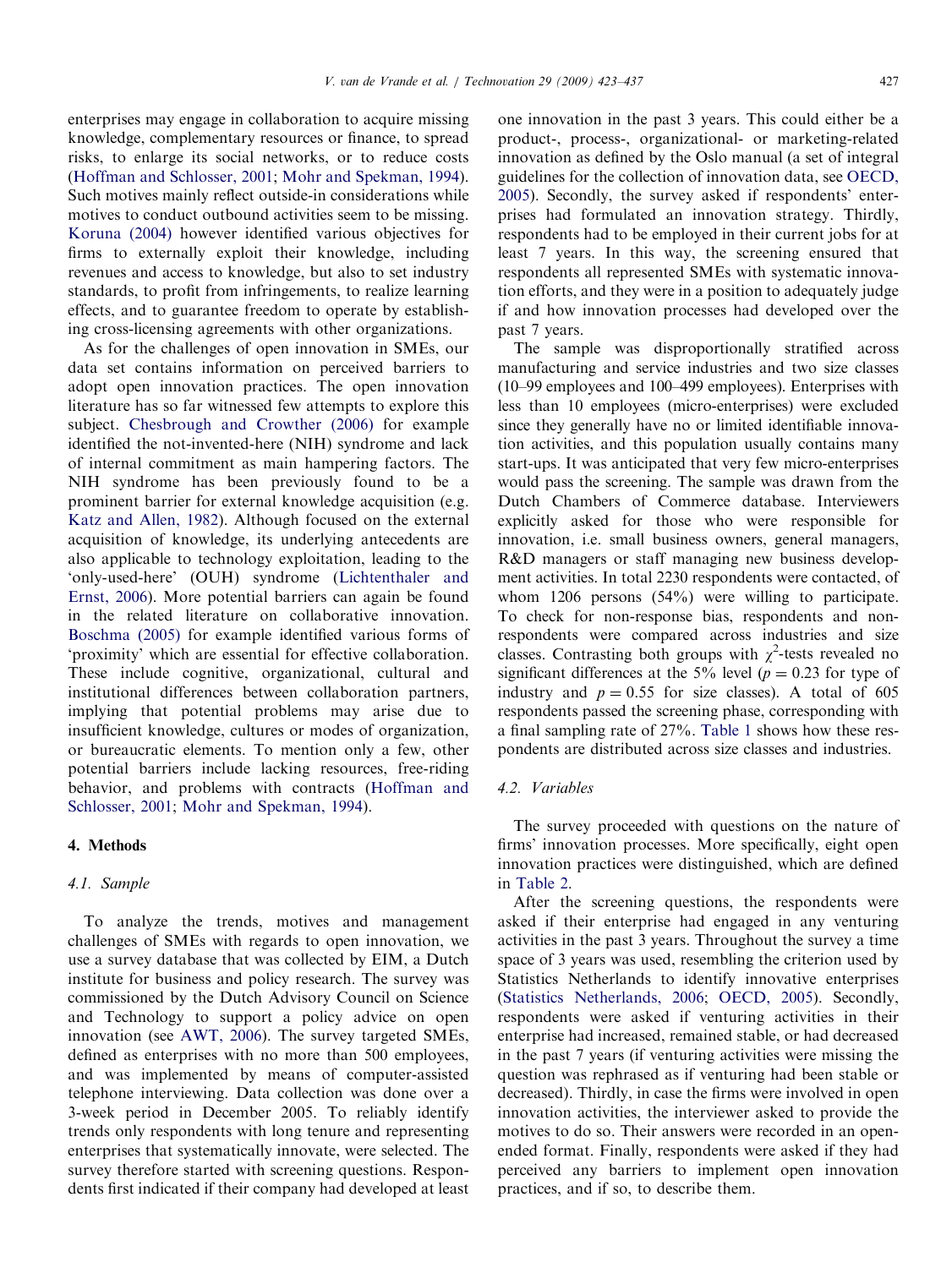<span id="page-5-0"></span>Table 1 Distribution of respondents across industries and size classes

| Type of industry                                     | Size class        |                       |       |  |  |  |  |
|------------------------------------------------------|-------------------|-----------------------|-------|--|--|--|--|
|                                                      | $10-99$ employees | $100 - 499$ employees | Total |  |  |  |  |
| Manufacturing                                        |                   |                       |       |  |  |  |  |
| Food and beverages (NACE codes 15–16)                | 40                | 21                    |       |  |  |  |  |
| Chemicals, rubber and plastics (NACE codes 23–25)    | 54                | 22                    |       |  |  |  |  |
| Machinery and equipment (NACE codes 29–34)           | 19                | 32                    |       |  |  |  |  |
| Other manufacturers (NACE codes 17–22; 26–28; 35–37) | 47                | 53                    |       |  |  |  |  |
|                                                      | 160               | 128                   | 288   |  |  |  |  |
| <b>Services</b>                                      |                   |                       |       |  |  |  |  |
| IT (NACE code 72)                                    | 53                | 17                    |       |  |  |  |  |
| Business services (NACE codes 73–74)                 | 59                | 24                    |       |  |  |  |  |
| Other services (NACE codes 50–71; 93)                | 104               | 60                    |       |  |  |  |  |
|                                                      | 216               | 101                   | 317   |  |  |  |  |
| Total                                                | 376               | 229                   | 605   |  |  |  |  |

| Table 2                            |  |
|------------------------------------|--|
| Surveyed open innovation practices |  |

| Practice                | Definition                                                                                                                                                                                    |
|-------------------------|-----------------------------------------------------------------------------------------------------------------------------------------------------------------------------------------------|
| Technology exploitation |                                                                                                                                                                                               |
| Venturing               | Starting up new organizations drawing on internal<br>knowledge, and possibly also with finance, human<br>capital and other support services from your enterprise.                             |
| Outward IP              | Selling or offering licenses or royalty agreements to                                                                                                                                         |
| licensing               | other organizations to better profit from your<br>intellectual property, such as patents, copyrights or<br>trade marks.                                                                       |
| Employee                | Leveraging the knowledge and initiatives of employees                                                                                                                                         |
| involvement             | who are not involved in R&D, for example by taking up<br>suggestions, exempting them to implement ideas, or<br>creating autonomous teams to realize innovations.                              |
| Technology exploration  |                                                                                                                                                                                               |
| Customer                | Directly involving customers in your innovation                                                                                                                                               |
| involvement             | processes, for example by active market research to<br>check their needs, or by developing products based on<br>customers' specifications or modifications of products<br>similar like yours. |
| External                | Drawing on or collaborating with external network                                                                                                                                             |
| networking              | partners to support innovation processes, for example<br>for external knowledge or human capital.                                                                                             |
| External                | Equity investments in new or established enterprises in                                                                                                                                       |
| participation           | order to gain access to their knowledge or to obtain<br>others synergies.                                                                                                                     |
| Outsourcing             | Buying R&D services from other organizations, such as                                                                                                                                         |
| R&D                     | universities, public research organizations, commercial<br>engineers or suppliers.                                                                                                            |
| Inward IP               | Buying or using intellectual property, such as patents,                                                                                                                                       |
| licensing               | copyrights or trade marks, of other organizations to<br>benefit from external knowledge.                                                                                                      |

The other innovation practices were surveyed with an identical sequence of questions. The only exception was the innovation practice of outward IP licensing. Here, the sequence was preceded by a screening question checking whether the firm actually possessed any IP.

During the third and fourth part of the survey, respondents were asked to clarify their motives when they get involved in the different 'open innovation' practices. The various answers of the respondents to the question what drives them to get involved in open innovation practices were coded, resulting in the categories described in [Table 7.](#page-8-0) A similar approach was adopted for the perceived barriers to adapt open innovation. This resulted in elf types of barriers described in [Table 8](#page-9-0). The coding process was organized with two researchers. They first read all open-ended answers and together identified a number of preliminary categories. Next, they carefully studied all answers and classified them into the scheme. New categories could be proposed whenever they felt that the categories were insufficient or should be refined. Finally, all classifications were compared and different opinions discussed and resolved. Because only few SMEs possess and trade IP (see [Table 3\)](#page-6-0), the data did not contain enough records to provide reliable insights about respondents' motives and challenges on this topic.

# 5. Results

#### 5.1. Incidence and trends

[Table 3](#page-6-0) shows the incidence of open innovation practices in our sample of innovative SMEs. The three last columns also give an overview of the evolution of the use of these practices in Dutch innovative SMEs. The table shows the shares of respondents conducting various aspects of technology exploitation and technology exploration, and the extent to which they perceived an increase, stabilization or decrease in the application of these practices in the past 7 years.

[Table 3](#page-6-0) shows that customer involvement, external networking and employee involvement are fairly common innovation practices. Outward and inward licensing of IP, venturing and external participations in other enterprises are conducted by only by a minority of the respondents, while R&D outsourcing is done by half of the sample.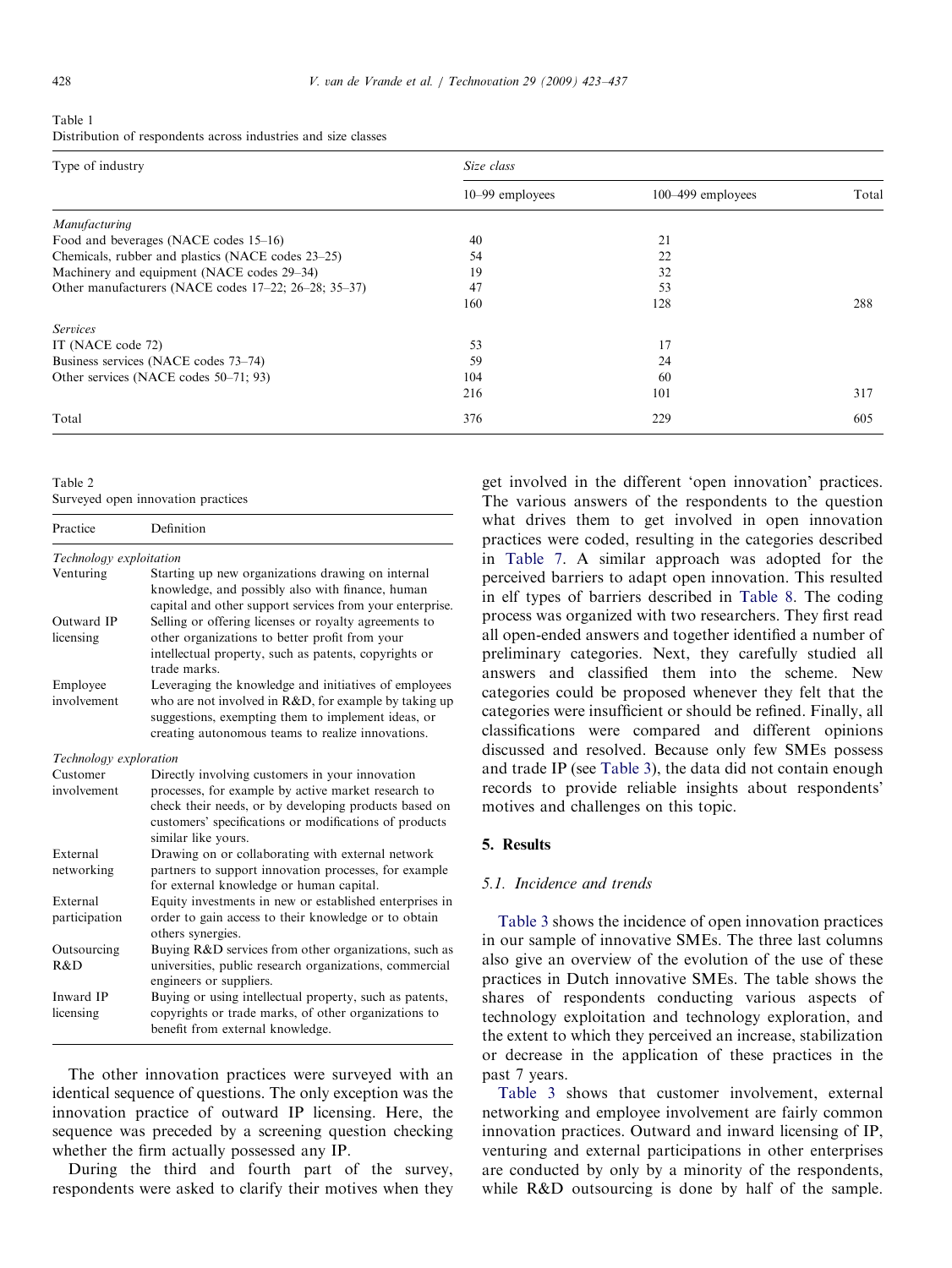<span id="page-6-0"></span>The table also shows that for every surveyed practice, the share of respondents perceiving an increase over the past 7 years is substantially larger than the share with a decrease. These results suggest that open innovation is not just conducted by MNEs, but rather also applies to a broad sample of SMEs, and moreover, open innovation is on average increasingly adopted.

# 5.2. Industries and size classes

Table 4 compares the incidence and trend towards open innovation between manufacturing and services enterprises. For ease of presentation, trend scores have been averaged. We applied various tests to analyze significant differences. As t-test procedures were less suitable because most dependent variables violated the required normal distribution, Table 4 reports non-parametric Mann– Whitney tests on significant median differences. We did routinely check if our results were robust for the chosen test. It appeared that  $\chi^2$ - and independent samples *t*-tests

Table 3 Incidence and perceived trends in open innovation practices  $(n = 605)$ 

|                               | Incidence<br>$($ %) |                    | Perceived trend  |                 |  |  |  |
|-------------------------------|---------------------|--------------------|------------------|-----------------|--|--|--|
|                               |                     | Increase<br>$(\%)$ | Stable<br>$(\%)$ | Decrease<br>(%) |  |  |  |
| Technology exploitation       |                     |                    |                  |                 |  |  |  |
| Venturing                     | 29                  | 14                 | 84               | $\mathcal{L}$   |  |  |  |
| Outward IP licensing          | 10                  | 4                  | 95               |                 |  |  |  |
| Employee involvement          | 93                  | 42                 | 57               |                 |  |  |  |
| <i>Technology exploration</i> |                     |                    |                  |                 |  |  |  |
| Customer involvement          | 97                  | 38                 | 61               |                 |  |  |  |
| External networking           | 94                  | 29                 | 67               | 4               |  |  |  |
| External participation        | 32                  | 16                 | 83               |                 |  |  |  |
| Outsourcing R&D               | 50                  | 22                 | 73               | 5               |  |  |  |
| Inward IP licensing           | 20                  | 5                  | 93               | 2               |  |  |  |

Table 4

Incidence of and perceived trends in open innovation practices between industries

produced nearly identical results. Besides, as Dutch manufacturers tend to be relatively large organizations ([Bangma, 2005\)](#page-14-0), we also ran multivariate analysis of variance models in which size classes were entered as control variables. Again, significances of the differences between manufacturing and services were nearly identical (output available on request).

The left-hand side of Table 4 shows only few significant differences between manufacturing and services enterprises. Employee involvement, customer involvement and external networking appear to be main types of open innovation conducted by both manufacturers and services enterprises. We do remark that these practices were defined very broadly ([Table 2](#page-5-0)) and hence may blur any significant difference (also see discussion section). Nevertheless, the other indicators reveal no systematic pattern of differences between industries. In manufacturing there seems to be somewhat more attention for technology exploration, i.e. manufacturers relatively often engage in R&D outsourcing and inward IP licensing. In contrast, services enterprises do better on venturing activities  $(33\% \text{ versus } 24\%, \text{ } p < 0.05)$ . The right-hand side of Table 4 reveals that the trend towards open innovation is observed in both industries, i.e. average trend scores are consistently positive. We again find only few significant differences. Manufacturers have adopted R&D outsourcing more often (0.23 versus 0.13,  $p<0.01$ ) while the opposite applies to venturing activities. In a recent survey of manufacturers, [Lichtenthaler \(2008\)](#page-14-0) analyzed industry differences in more detail and also found no significant differences. In all, we do not find major differences between the manufacturing and services industries with regards to the incidence and trend towards open innovation practices.

[Table 5](#page-7-0) provides similar output for the differences between small- and medium-sized enterprises. Again, significances were analyzed with different tests (including multivariate analysis of variance with industry controls) and proved to be robust.

|                         | Incidence                                    |                           |                      |                              | Perceived trend <sup>a</sup> |                      |  |
|-------------------------|----------------------------------------------|---------------------------|----------------------|------------------------------|------------------------------|----------------------|--|
|                         | Manufacturing<br>$(n = 288)$ $(\frac{9}{0})$ | Services<br>$(n=317)(\%)$ | Mann-Whitney<br>Z(U) | Manufacturing<br>$(n = 288)$ | Services<br>$(n = 317)$      | Mann-Whitney<br>Z(U) |  |
| Technology exploitation |                                              |                           |                      |                              |                              |                      |  |
| Venturing               | 24                                           | 33                        | $2.4^{\wedge}$       | 0.09                         | 0.15                         | $2.1^{\wedge}$       |  |
| Outward IP licensing    | 11                                           | 8                         | 1.2                  | 0.02                         | 0.02                         | 0.1                  |  |
| Employee involvement    | 94                                           | 93                        | 0.7                  | 0.41                         | 0.41                         | 0.2                  |  |
| Technology exploration  |                                              |                           |                      |                              |                              |                      |  |
| Customer involvement    | 98                                           | 97                        | 0.8                  | 0.34                         | 0.40                         | 1.3                  |  |
| External networking     | 95                                           | 94                        | 0.6                  | 0.24                         | 0.26                         | 0.4                  |  |
| External participation  | 29                                           | 34                        | 1.2                  | 0.14                         | 0.15                         | 0.3                  |  |
| Outsourcing R&D         | 59                                           | 43                        | $4.0**$              | 0.23                         | 0.13                         | $2.6*$               |  |
| Inward IP licensing     | 25                                           | 15                        | $3.2*$               | 0.04                         | 0.03                         | 0.6                  |  |

\*\*p $< 0.001$ , \*p $< 0.01$ , ^p $< 0.05$ .

Average score with increase coded 1, stable coded  $0$  and decrease coded  $-1$ .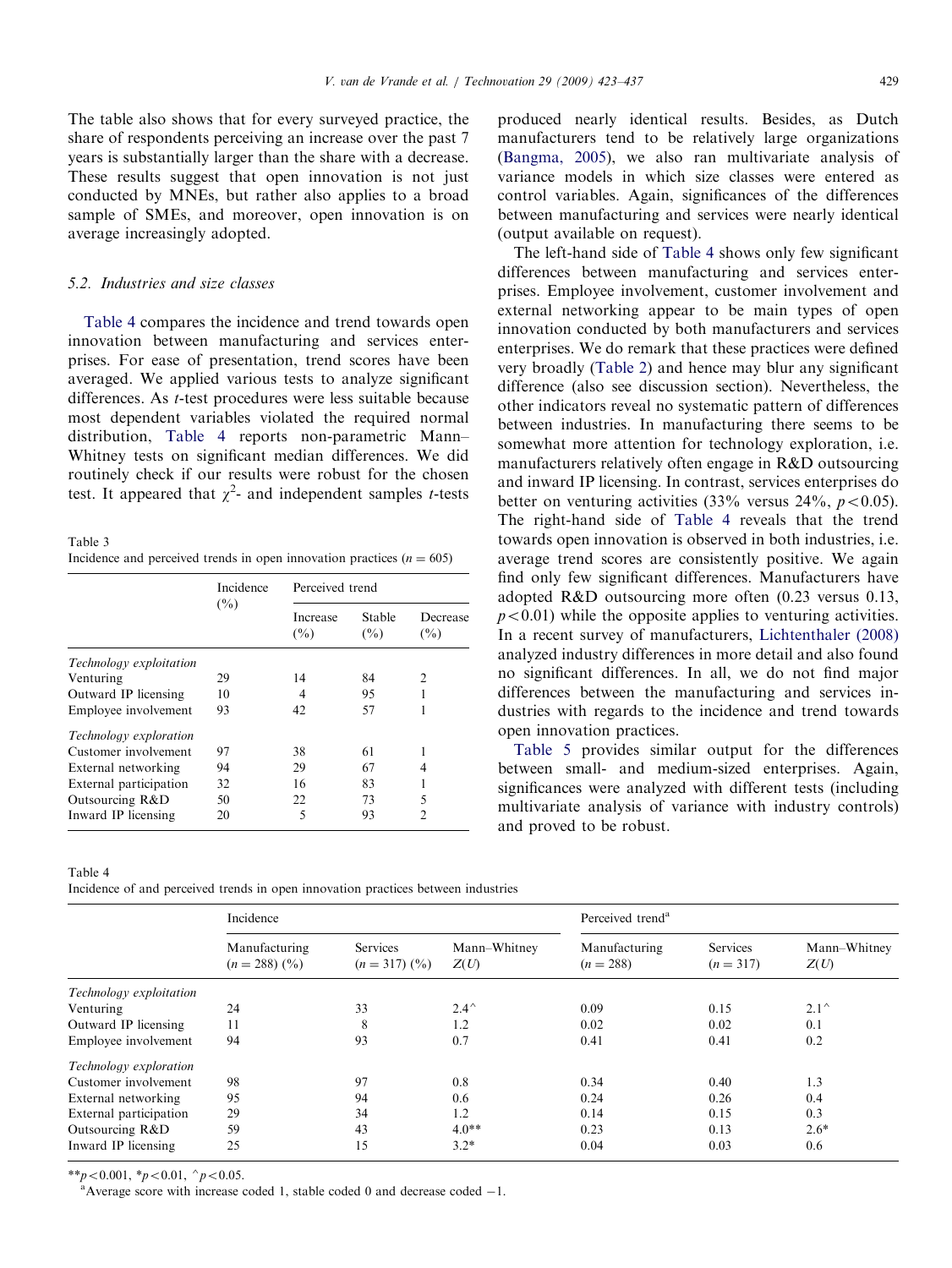<span id="page-7-0"></span>

| Table 5                                                                             |  |  |  |
|-------------------------------------------------------------------------------------|--|--|--|
| Incidence of and perceived trends in open innovation practices between size classes |  |  |  |

|                           | Incidence                                      |                                                   |                      | Perceived trend <sup>a</sup>     |                                      |                      |  |
|---------------------------|------------------------------------------------|---------------------------------------------------|----------------------|----------------------------------|--------------------------------------|----------------------|--|
|                           | 10–99 employees<br>$(n = 376)$ $(\frac{9}{0})$ | $100-499$ employees<br>$(n = 229)$ $\binom{0}{0}$ | Mann-Whitney<br>Z(U) | $10-99$ employees<br>$(n = 376)$ | $100 - 499$ employees<br>$(n = 229)$ | Mann-Whitney<br>Z(U) |  |
| Technology exploitation   |                                                |                                                   |                      |                                  |                                      |                      |  |
| Venturing                 | 27                                             | 32                                                | 1.4                  | 0.11                             | 0.14                                 | 1.2                  |  |
| Outward IP<br>licensing   | 6                                              | 16                                                | $4.3**$              | 0.01                             | 0.04                                 | 1.5                  |  |
| Employee<br>involvement   | 92                                             | 96                                                | 1.7                  | 0.37                             | 0.48                                 | $2.8*$               |  |
| Technology exploration    |                                                |                                                   |                      |                                  |                                      |                      |  |
| Customer<br>involvement   | 97                                             | 98                                                | 1.1                  | 0.30                             | 0.50                                 | $4.6**$              |  |
| External<br>networking    | 94                                             | 95                                                | 0.4                  | 0.20                             | 0.33                                 | $3.2*$               |  |
| External<br>participation | 24                                             | 44                                                | $5.2**$              | 0.13                             | 0.18                                 | $2.0^{\wedge}$       |  |
| Outsourcing<br>R&D        | 42                                             | 64                                                | $5.1**$              | 0.14                             | 0.24                                 | $2.5^{\wedge}$       |  |
| Inward IP<br>licensing    | 14                                             | 29                                                | $4.7**$              | 0.02                             | 0.07                                 | $2.2^{\wedge}$       |  |

\*\*p<0.001, \*p < 0.01,  $\gamma$  +  $p$  < 0.05.

Average score with increase coded 1, stable coded 0 and decrease coded  $-1$ .

Table 5 shows that medium-sized enterprises (100–499 employees) are more likely to engage in open innovation. On all technology exploitation and exploration practices they are doing slightly or substantially better. Bearing in mind that employee involvement, customer involvement and external networking were broadly defined, the differences between both size classes are not significant. As for perceived trends, the right-hand side of Table 5 shows substantial differences. All values in the column of respondents with 100–499 employees are (much) larger. Especially for the technology exploration activities medium-sized enterprises are much more involved in these open innovation activities. This result contrasts the findings by [Lichtenthaler \(2008\),](#page-14-0) who concluded that firm size did not have a major impact on the degree of technology exploration, but it did influence technology exploitation. In sum, we find that medium-sized enterprises apply and adopt open innovation more often than their smaller counterparts, as expected.

## 5.3. Cluster analysis

To explore the incidence of open innovation in more detail, we decided to cluster the respondents in groups of SMEs that are homogenous in their open innovation strategy and organization of innovation practices (see also [Lichtenthaler \(2008\)](#page-14-0) for a similar approach). The analysis was based on the eight dichotomous variables measuring the incidence of technology exploitation and exploration practices. We started the analysis with a principal component analysis (PCA) to reduce the number of dimensions in our data and applied cluster analytic techniques to find homogeneous groups of enterprises. Finally, the differences between clusters were explored with non-parametric tests.

PCA summarizes the variance of a set of variables in a limited number of components. This provides uncorrelated component scores at the interval level which are more suitable for cluster procedures, and prevents that single variables dominate a cluster solution [\(Hair et al., 1998\)](#page-14-0). A first exploratory run demonstrated that our data were suitable for PCA (i.e. MSA values all  $>0.57$ , KMO measure  $= 0.61$  and  $p(Bartlett) < 0.001$ , see [Hair et al.,](#page-14-0) [1998\)](#page-14-0). To determine the number of components we applied the latent root criterion (eigenvalues  $>1.0$ ). As a result we obtained a three-dimensional solution explaining 57% of the variance. In the appendix of this paper, the matrix of component loadings is shown. The first component reflects the practices of employee involvement, external involvement and external networking. The second component contains R&D outsourcing and outward and inward IP licensing. The third one relates to venturing and external participation. Since the PCA was done to reduce the number of dimensions, we did not attempt to label these components, but instead used the three factor scores as a basis for our cluster exercise.

In the cluster analysis we combined hierarchical and non-hierarchical techniques. This helps to obtain more stable and robust taxonomies [\(Milligan and Sokol, 1980](#page-14-0); [Punj and Stewart, 1983\)](#page-14-0). The hierarchical analysis was done with Ward's method based on squared Euclidian distances. Next, non-hierarchical cluster analyses were done to determine a final solution. We considered a range of initial solutions from the hierarchical analysis with either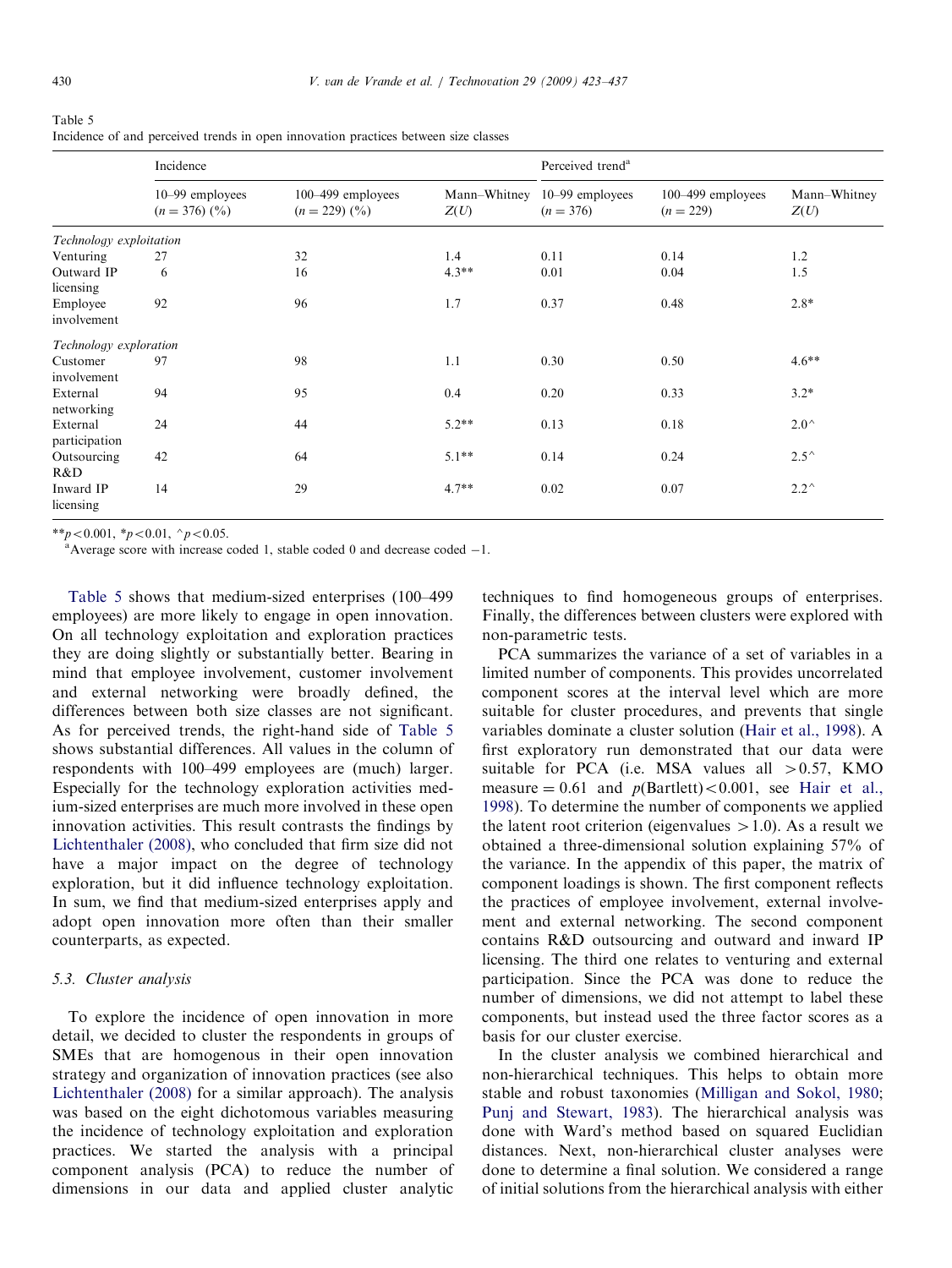<span id="page-8-0"></span>two, three, four or five groups (as suggested by the dendogram). For each number of groups  $(k)$ , we performed a k-means non-hierarchical analysis, in which SMEs were iteratively divided to the groups based on their distance to the centroids of our initial hierarchical solutions for (following [Milligan and Sokol, 1980](#page-14-0); [Punj and Stewart,](#page-14-0) [1983](#page-14-0)). To assess which solution was most stable we computed kappa, the chance corrected coefficient of agreement [\(Singh, 1990](#page-14-0)), between each initial and final solution. The three-cluster solution appeared to be optimal  $(k = 0.95$ , while  $k < 0.94$  for the other solutions).

A basic validity requirement is that one should find significant differences between the variables used to develop the clusters ([Hair et al., 1998\)](#page-14-0). Kruskal–Wallis tests confirmed this for all variables (Table 6). Again, all significances reported here are robust, i.e. either parametric or non-parametric tests give identical results.

Firms in cluster 1 are most strongly involved in open innovation. They use a broad set of innovation practices to improve their innovation performance and are on average larger and are relatively more based in manufacturing industries compared to the other two clusters. Cluster 2 is the largest group of firms; these enterprises nearly always rely on the involvement of employees and customers, and external networking, features which are shared with cluster 1. Cluster 3 includes innovative firms that rely heavily on customer involvement but most of them are not involved in relatively complex and formalized transaction forms of open innovation activities such as venturing, IP-trading, outsourcing of R&D and participation in other firms. The clusters provide a similar view on how SMEs apply open innovation practices as was earlier identified by [Lich](#page-14-0)[tenthaler \(2008\)](#page-14-0) for medium-sized and large manufacturers. Most enterprises have adopted either open or closed strategies on both technology exploration and exploitation activities, i.e. only few respondents are found with decidedly high scores on one dimension and low scores on the other, and there are not sufficient of them to form separate clusters.

To further explore the differences between clusters, Table 7 compares average trend scores for the application of innovation practices in the past 7 years. Respondents in cluster 1, which are strongly embracing open innovation, also intensified the adoption of the open model the most. The opposite applies to the third cluster. In other words, the differences between the three clusters are growing over time. Nevertheless, there is a trend towards increased adoption of open innovation in all clusters; only inward IP licensing is becoming less popular in the third cluster.

#### Table 6

Incidence of open innovation practices across three clusters

|                         | Cluster1 $(n = 133)$ $(\frac{9}{0})$ | Cluster2 $(n = 411)$ $(\%)$ | Cluster 3 $(n = 61)$ (%) | Kruskal-Wallis $\chi^2$ (df = 2) |
|-------------------------|--------------------------------------|-----------------------------|--------------------------|----------------------------------|
| Technology exploitation |                                      |                             |                          |                                  |
| Venturing               | 40                                   | 27                          | 15                       | $14.5*$                          |
| Outward IP licensing    | 44                                   |                             |                          | $227.3**$                        |
| Employee involvement    | 98                                   | 99                          | 38                       | $340.5**$                        |
| Technology exploration  |                                      |                             |                          |                                  |
| Customer involvement    | 98                                   | 99                          |                          | $109.3**$                        |
| External networking     | 99                                   | 100                         | 44                       | $310.2**$                        |
| External participation  | 44                                   | 31                          | 11                       | $20.4**$                         |
| Outsourcing R&D         | 70                                   | 48                          | 21                       | $41.5**$                         |
| Inward IP licensing     | 86                                   | $\boldsymbol{0}$            |                          | $486.9**$                        |

\*\*p<0.001, \*p<0.01,  $\gamma$ p<0.05.

#### Table 7

Perceived trend<sup>a</sup> in open innovation practices across three clusters

|                         | Cluster1 $(n = 133)$ | Cluster2 $(n = 411)$ | Cluster 3 $(n = 61)$ | Kruskal-Wallis $\chi^2$ (df = 2) |
|-------------------------|----------------------|----------------------|----------------------|----------------------------------|
| Technology exploitation |                      |                      |                      |                                  |
| Venturing               | 0.17                 | 0.11                 | 0.05                 | 5.2                              |
| Outward IP licensing    | 0.11                 | 0.00                 | 0.00                 | $26.0**$                         |
| Employee involvement    | 0.53                 | 0.43                 | 0.07                 | $36.1**$                         |
| Technology exploration  |                      |                      |                      |                                  |
| Customer involvement    | 0.52                 | 0.38                 | 0.05                 | $36.3**$                         |
| External networking     | 0.29                 | 0.27                 | 0.05                 | $11.5*$                          |
| External participation  | 0.23                 | 0.14                 | 0.02                 | $14.6*$                          |
| Outsourcing R&D         | 0.21                 | 0.18                 | 0.07                 | 4.9                              |
| Inward IP licensing     | 0.17                 | 0.00                 | $-0.03$              | $47.4**$                         |
|                         |                      |                      |                      |                                  |

\*\*p $< 0.001$ , \*p $< 0.01$ , ^p $< 0.05$ .

Average score with increase coded 1, stable coded  $0$  and decrease coded  $-1$ .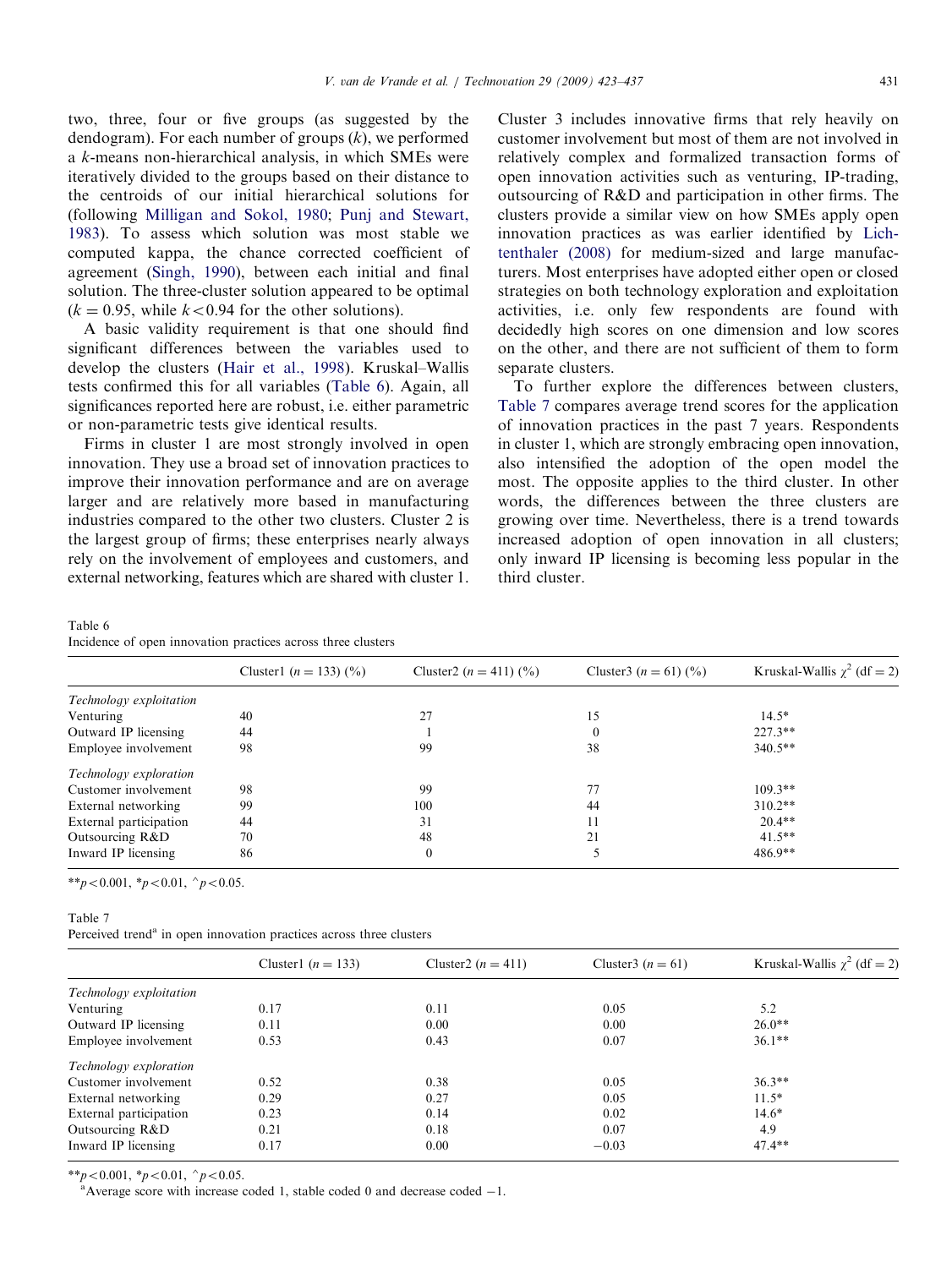<span id="page-9-0"></span>We also investigated if enterprises in the three clusters are evenly distributed across industries and size classes (see [Table 6](#page-8-0)). As for industries, 58% of the respondents in cluster 1 are manufacturing companies. In clusters 2 and 3 these percentages are 55 and 43, respectively. A Kruskal– Wallis test shows that these differences are significant at  $p < 0.05$  (Kruskal–Wallis  $\chi^2 = 7.3$ , df = 2). Focusing on size classes, 55% of the respondents in cluster 1 are medium-sized enterprises. In clusters 2 and 3 these shares are 34% and 25%, respectively. Again, the differences are significant, now at  $p < 0.001$  (Kruskal–Wallis  $\chi^2 = 23.1$ ,  $df = 2$ ). It thus appears that enterprises in cluster 1 (open innovators) tend to be larger organizations. These results suggest a sequence in the adoption of open innovation practices as organizations grow. Cluster 3 contains many small enterprises with modest application of open innovation, but even here a majority of firms involves customers in their innovation processes. The most distinctive feature of cluster 2 is that these SMEs all engage in practices which can be organized informally and which do not necessarily require substantial investments, including employee involvement and external networking. Medium-sized enterprises are clearly over-represented and their innovation activities are also marked by practices which usually demand substantial investments, including venturing, external participations, IP licensing and R&D outsourcing.

# 5.4. Motives and challenges

The results analyzed in the previous section show that SMEs clearly have taken up a more open approach towards innovation. An important part of the survey focused on the motives and challenges of SMEs when pursuing open innovation. Table 8 shows that for almost all open innovation practices pursued by SMEs, the most important motives are market-related ones. For the majority of respondents, using new innovation methods is regarded as a way to keep up with market developments and to meet customer demand, which eventually should result in increased growth, better financial results, or increased market share. Market-related motives are the most important determinant for companies to engage in venturing  $(31\%)$ , to participate in other firms  $(36\%)$  and to involve user in the innovation process  $(61\%)$ . Many SMEs believe it is necessary to use a broad set of methods to meet the ever-changing customer demand and to prevent the firm from being outperformed by competitors or new entrants. Motives related to control, focus, costs and capacity are mentioned less frequently.

An important finding is that the different innovation practices seem to have the same underlying motives. This implies that venturing, participation in other firms, interorganizational networks and customer involvement are

#### Table 8 Motives to adopt open innovation practices

| Category              | Examples                                                                                           | Technology exploitation |                                                                 |                                                       | Technology exploration                               |                                                         |                                                  |
|-----------------------|----------------------------------------------------------------------------------------------------|-------------------------|-----------------------------------------------------------------|-------------------------------------------------------|------------------------------------------------------|---------------------------------------------------------|--------------------------------------------------|
|                       |                                                                                                    | $(n = 83)$<br>$(\%)$    | Venturing Employee<br>involvement<br>$(n = 256)$ $\binom{0}{0}$ | Customer<br>involvement<br>$(n = 232)$ $\binom{0}{0}$ | External<br>networking<br>$(n = 175)$ $\binom{0}{0}$ | External<br>participation<br>$(n = 94)$ $(\frac{9}{0})$ | Outsourcing<br>R&D<br>$(n = 134)$ $\binom{0}{0}$ |
| Control               | Increased control over activities, better<br>organization of complex processes                     |                         | 9                                                               |                                                       |                                                      | 3                                                       |                                                  |
| Focus                 | Fit with core competencies, clear focus of<br>firm activities                                      | 8                       |                                                                 |                                                       |                                                      |                                                         | 3                                                |
| Innovation<br>process | Improved product development, process-/<br>market innovation, integration of new<br>technologies   | 23                      |                                                                 | 19                                                    | 21                                                   | 24                                                      | 8                                                |
| Knowledge             | Gain knowledge, bring expertise to the<br>firm                                                     | 4                       |                                                                 | 5                                                     | 35                                                   | 6                                                       | 44                                               |
| Costs                 | Cost management, profitability, efficiency                                                         | 13                      |                                                                 | 2                                                     | $\overline{c}$                                       | 11                                                      | 9                                                |
| Capacity              | Cannot do it alone, counterbalance lack of<br>capacity                                             |                         |                                                                 | 3                                                     | $\overline{7}$                                       | 5                                                       | 13                                               |
| Market                | Keep up with current market<br>developments, customers, increase growth<br>and/or market share     | 3                       | 13                                                              | 61                                                    | 22                                                   | 36                                                      | 14                                               |
| Utilization           | Optimal use of talents, knowledge,<br>qualities, and initiatives of employees                      |                         | 30                                                              |                                                       |                                                      |                                                         |                                                  |
| Policy                | Organization principles, management<br>conviction that involvement of employees<br>is desirable    |                         | 15                                                              |                                                       |                                                      |                                                         |                                                  |
| Motivation            | Involvement of employees in the<br>innovation process increases their<br>motivation and commitment |                         | 22                                                              |                                                       |                                                      |                                                         |                                                  |
| Other                 |                                                                                                    | 19                      | 11                                                              | 9                                                     | 11                                                   | 14                                                      | 8                                                |
| Total                 |                                                                                                    | 100                     | 100                                                             | 100                                                   | 100                                                  | 100                                                     | 100                                              |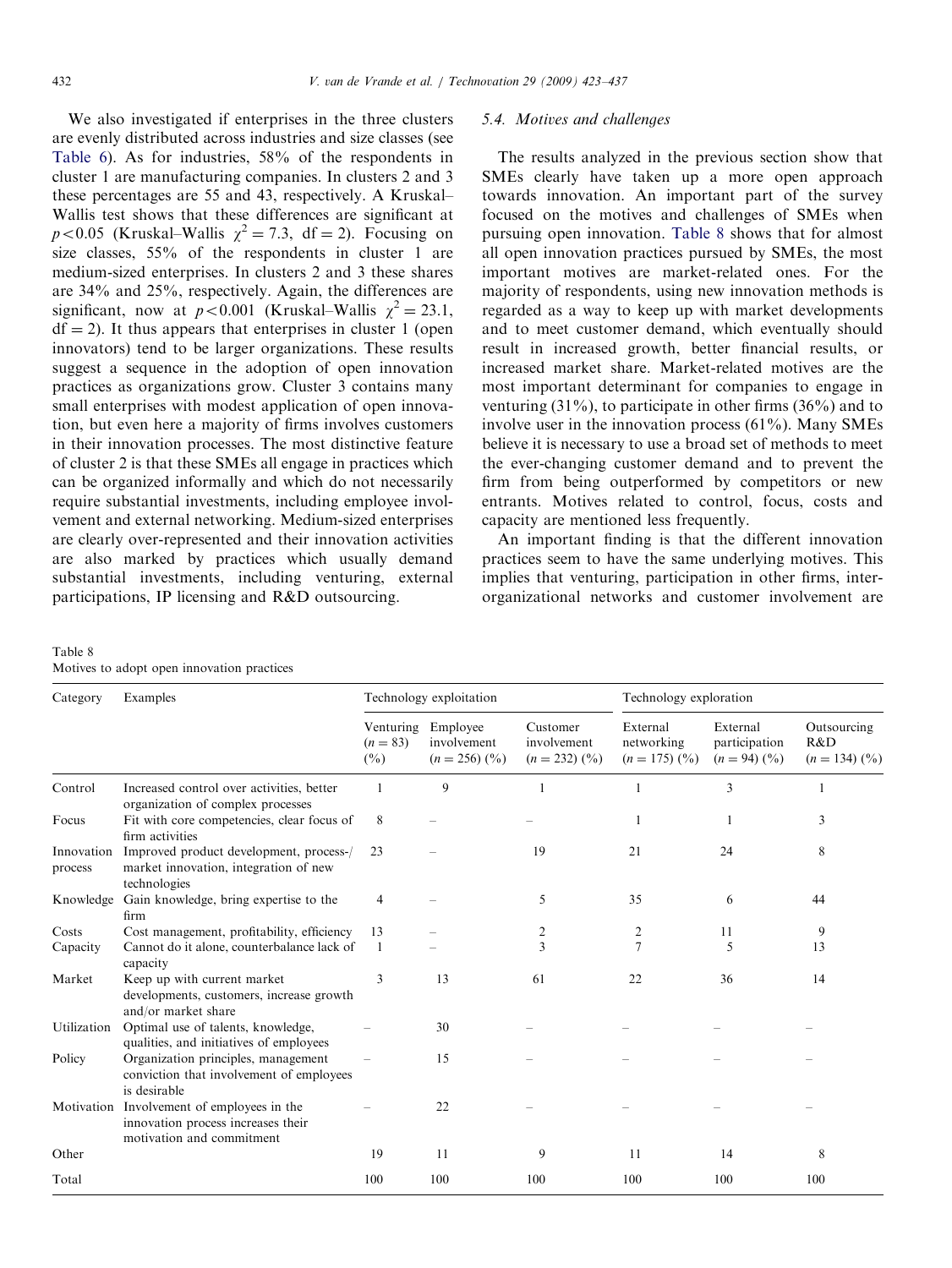<span id="page-10-0"></span>complementary innovation activities in improving product development, integrating new technologies and keeping up with current market developments.

Employee involvement is the only item where motives are different than for the other items. SMEs capitalize on the knowledge and initiatives of their (non-R&D) employees for optimal use of human capital and for market considerations. However, employee involvement is also the outcome of an 'internal organizational policy' or it is stimulated to improve motivation and commitment of employees. These two motives are not necessarily dictated by innovation objectives.

Table 9 identifies the main managerial and organizational challenges that SMEs perceive when they adopt open innovation practices. We remind that interviewers first asked if respondents had experienced any barriers to open innovation. If respondents answered positively, the interviewer explored the nature of these barriers by open-ended questions. The main barriers to innovation mentioned by the respondents are related to venturing (mentioned by 48% of the respondents), external participation (48%), and outsourcing of R&D (43%).

Table 9 shows the extent to which the barriers mentioned above matter for each of the different types of open innovation activities. Organization and corporate culture-related issues that typically emerge when two or more companies are working together are clearly the most important barriers/ that firms face when they engage in venturing (35%), participation in other firms (75%), and the involvement of external parties and users (resp. 48% and 30%). These types of open innovation require cooperation among different organizations, or, in the case of venturing, employees who leave the organization. These interorganizational relationships frequently lead to problems concerning the division of tasks and responsibility, the balance between innovation and day-to-day management tasks, and communication problems within and between organizations.

The availability of time and resources is another barrier. This is a barrier for almost all types of open innovation practices but the relatively low scores in Table 9 indicate that time and resources are not the most important barriers to implement open innovation practices. Administrationrelated problems occur much more frequently, typically in the context of venturing (28%), participation in other firms  $(13\%)$  and the involvement of external parties  $(10\%)$ , more specifically when cooperating with governmental or other not-for-profit institutions. Administrative burdens are also prominent when the company receives governmental subsidies and grants. Governmental support is experienced

Table 9 Hampering factors when adopting open innovation practices

| Category                 | Examples                                                                                                          | Technology exploitation       |                                                                 |                                           | Technology exploration                              |                                                         |                                                  |
|--------------------------|-------------------------------------------------------------------------------------------------------------------|-------------------------------|-----------------------------------------------------------------|-------------------------------------------|-----------------------------------------------------|---------------------------------------------------------|--------------------------------------------------|
|                          |                                                                                                                   | $(n = 40)$<br>$(\frac{0}{0})$ | Venturing Employee<br>involvement<br>$(n = 88)$ $(\frac{9}{0})$ | Customer<br>involvement<br>$(n = 68)$ (%) | External<br>networking<br>$(n = 53)$ $\binom{0}{0}$ | External<br>participation<br>$(n = 45)$ $(\frac{9}{0})$ | Outsourcing<br>R&D<br>$(n = 57)$ $(\frac{9}{0})$ |
|                          | Administration Bureaucracy, administrative burdens,<br>conflicting rules                                          | 28                            |                                                                 |                                           | 10                                                  | 13                                                      | 19                                               |
| Finance                  | Obtaining financial resources                                                                                     | 10                            |                                                                 |                                           | 5                                                   |                                                         | 4                                                |
| Knowledge                | Lack of technological knowledge, competent<br>personnel, or legal/administrative knowledge                        | 5                             |                                                                 |                                           |                                                     | 5                                                       |                                                  |
| Marketing                | Insufficient market intelligence, market<br>affinity, marketing problems of products                              | 10                            |                                                                 |                                           |                                                     | 5                                                       |                                                  |
| Organization/<br>culture | Balancing innovation and daily tasks,<br>communication problems, aligning partners,<br>organization of innovation | 35                            |                                                                 | 30                                        | 48                                                  | 75                                                      | 36                                               |
| Resources                | Costs of innovation, time needed                                                                                  | 5                             | 17                                                              | 10                                        | 7                                                   |                                                         | 10                                               |
| <b>IPR</b>               | Ownership of developed innovations, user<br>rights when different parties cooperate                               |                               |                                                                 | 10                                        | 5                                                   |                                                         |                                                  |
| Quality of<br>partners   | Partner does not meet expectations,<br>deadlines are not met                                                      |                               |                                                                 |                                           | 24                                                  |                                                         | 28                                               |
| Adoption                 | Adoption problems, customer requirements<br>misjudged                                                             |                               |                                                                 | 14                                        |                                                     |                                                         |                                                  |
| Demand                   | Customer demand too specific, innovation<br>appears not to fit the market                                         |                               |                                                                 | 28                                        |                                                     |                                                         |                                                  |
| Competences              | Employees lack knowledge/competences, not -<br>enough labor flexibility                                           |                               | 24                                                              |                                           |                                                     |                                                         |                                                  |
| Commitment               | Lack of employee commitment, resistance to -<br>change                                                            |                               | 51                                                              |                                           |                                                     |                                                         |                                                  |
| Idea                     | Employees have too many ideas, no                                                                                 |                               | 8                                                               |                                           |                                                     |                                                         |                                                  |
| management<br>Other      | management support                                                                                                | 7                             |                                                                 | 8                                         | $\mathbf{1}$                                        | $\overline{2}$                                          | 3                                                |
| Total                    |                                                                                                                   | 100                           | 100                                                             | 100                                       | 100                                                 | 100                                                     | 100                                              |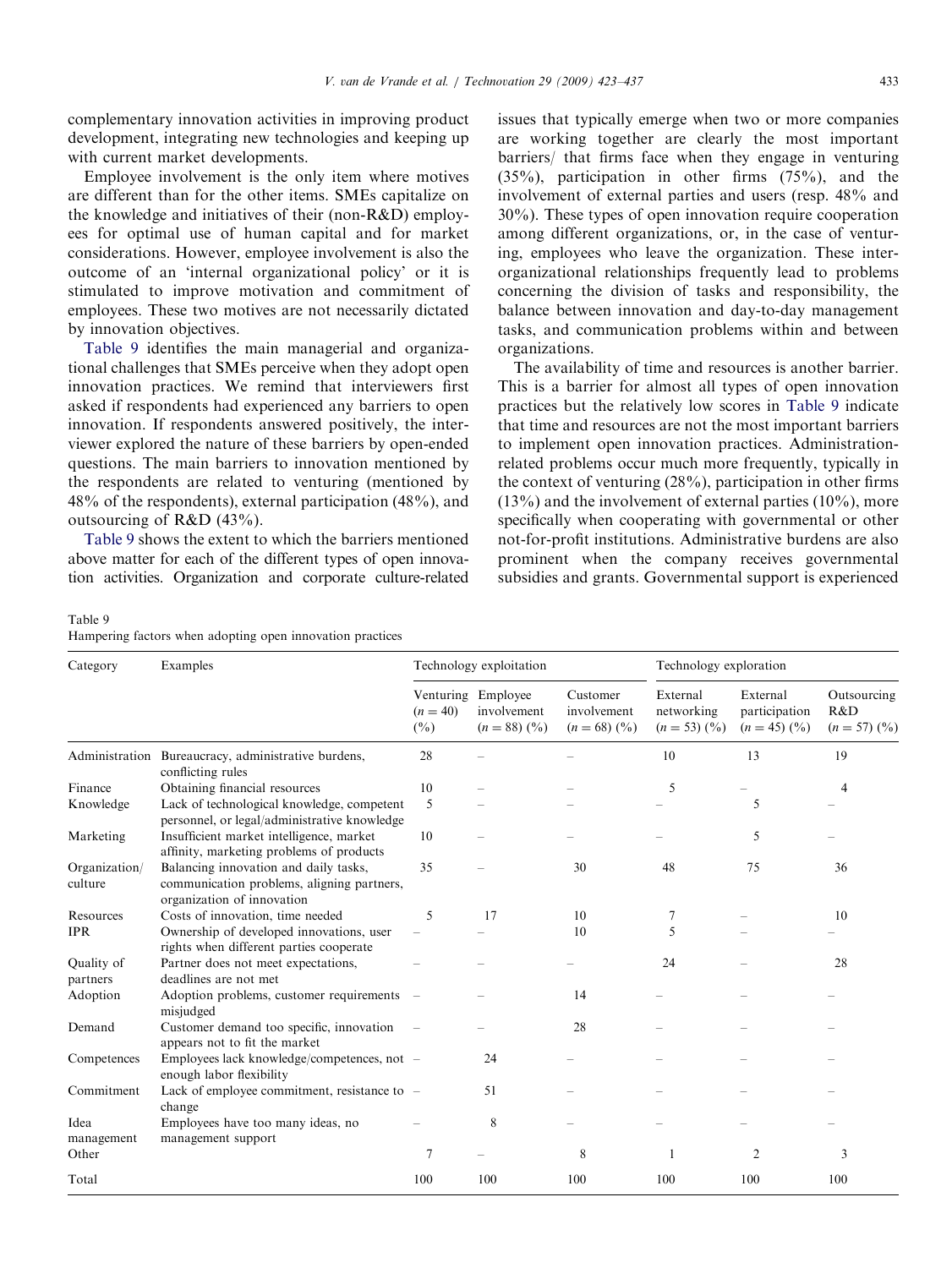as being highly inflexible, also because it is not allowed to change partners and such programs cannot be ended prematurely.

In addition, every single open innovation practice creates its own specific problems. For instance, when companies involve external parties in the innovation process, they frequently report that these partners cannot meet the expectations or deliver the required quality of a product or a service. User involvement goes together with problems related to property rights, adoption and too specific customer demands. When relying on employees to implement open innovation, it often turns out that they do not have the required capabilities or skills to make a valuable contribution to innovation, or they lack motivation to do so. It also happens that in the end, management decides not to take up any of the ideas provided by employees or that the number of ideas coming from individual employees just gets too large to handle in an efficient way. This, in turn, poses new challenges to managers when they want to get the most out of the creativity of large numbers of individuals. Eventually they can get assistance from a growing number of specialized services firms to execute this job.

Overall, we can conclude that many barriers for open innovation in SMEs are related to corporate organization and culture, no matter which type of open innovation is pursued. On top of that, different types of open innovation also have their own specific types of problems and barriers to overcome. Remark also that the number of observations in [Table 9](#page-10-0) is quite smaller than in [Table 8.](#page-9-0) There are three possible explanations for this observation: first, it can indicate that many respondents did not experience any barriers to implement open innovation practices; next, respondents may not be aware of any barriers because they cannot compare them with best practices; finally, respondents were aware of some problems but could not articulate them.

# 6. Discussion

#### 6.1. Conclusions

Open innovation research has so far focused on large and multinational enterprises (MNEs). Open innovation practices in innovating SMEs have been neglected. This study addresses this gap by exploring the incidence of and trends towards open innovation in SMEs. Drawing on a survey database of 605 innovative SMEs in the Netherlands, we conclude that SMEs are practicing extensively open innovation activities, and, more importantly, that they are increasingly doing so. In all, open innovation is relevant and present in business life, i.e. it applies not just to MNEs but also to a much broader group of small- and medium-sized enterprises. Our results are in line with the recent survey study of [Lichtenthaler \(2008\)](#page-14-0) who demonstrated that medium-sized and large manufacturers embrace open innovation practices.

Drawing on an existing database, open innovation was operationalized along two dimensions, i.e. technology exploitation (reflecting innovation practices to organize purposive outflows of knowledge) and technology exploration (purposive inflows of knowledge). For technology exploitation, our data suggests that many SMEs attempt to benefit from the initiatives and knowledge of their (non-R&D) workers. For technology exploration, by far most SMEs somehow try to involve their customers in innovation processes by tracking their modifications in products, proactively involving them in market research, etc. This result confirms the importance of user innovation [\(Von Hippel, 2005](#page-14-0)) for many SMEs: reducing the focus of open innovation in SMEs to science-driven innovations would seriously bias our understanding of open innovation for this category of firms. Furthermore, external networking to acquire new or missing knowledge is an important open innovation activity among SMEs. In contrast, outward and inward IP licensing, venturing activities and external participations are only practiced by a minority of the respondents. The more popular practices like customer involvement and external networking are informal, unstructured practices which do not necessarily require substantial investments. IP licensing, venturing and external participation on the contrary, require financial investments, formalized contracts and a structured innovation portfolio approach to manage the risks. This finding is in line with former studies about innovation in SMEs (e.g. [Vossen, 1998](#page-14-0)).

One of the major objectives of the survey was to know whether open innovation is increasingly practiced by SMEs during the last 7 years. Respondents unequivocally perceive a trend towards increased popularity and dissemination of open innovation. Our findings suggest that innovation in SMEs is becoming more open. This is not surprising, considering the increasingly important role small- and medium-sized firms play in innovation. After all, small firms often lack resources to develop and commercialize new products in-house and, as a result, are more often inclined or forced to collaborate with other organizations.

Drawing on previous work we expected that the incidence and trend towards open innovation would be stronger for manufacturing companies and medium-sized enterprises (as opposed to services companies and small enterprises, respectively). Manufacturing firms are on average more active in the outsourcing of R&D and the out-licensing of IP, a result that is not surprising given the technological commitment of these firms, but they do not differ from service firms on other open innovation activities. This is an important finding; open innovation is as relevant for service firms as it is for manufacturing firms, and research about open innovation should not be limited to those SMEs that have formal R&D activities. This result is in line with [Lichtenthaler's findings \(2008\)](#page-14-0). He investigated differences between industries in more detail, and found no significant differences either.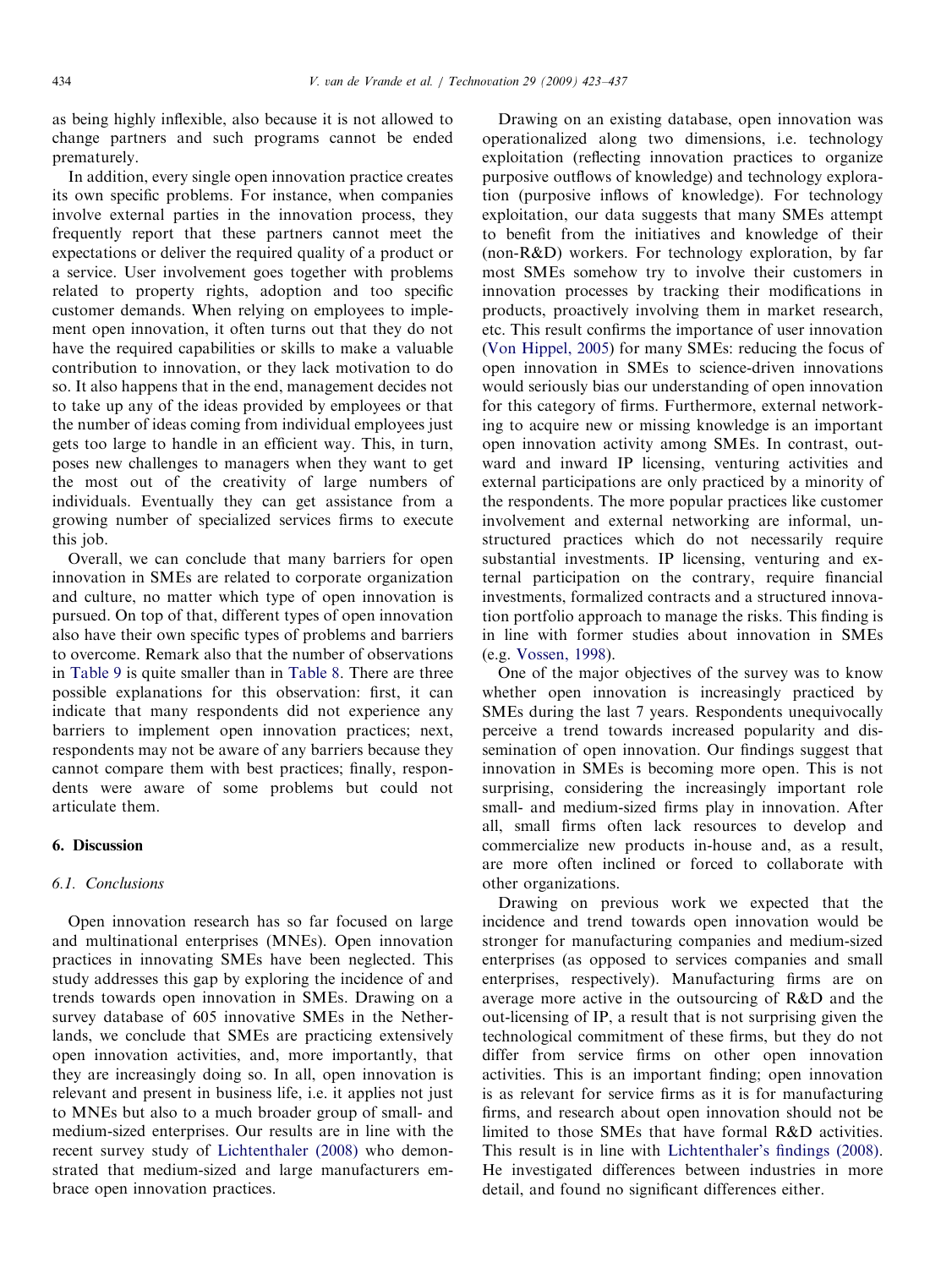In contrast, we found significant differences in the adaption of open innovation practices between different size classes. Medium-sized enterprises engage in and adopt open innovation more often than small enterprises. These firms dispose of the required scale and resources to organize a broader range of innovation activities, and compared to small enterprises they may be considered as larger repositories of knowledge that can be purposively outsourced. The survey results furthermore reveal that open innovation is present in and increasingly adopted by small enterprises as well, but the adaption rate for all exploration activities grows faster for medium-sized firms than for small firms. This result indicates a divergent evolution between medium-sized firms and their smaller counterparts.

Cluster analysis revealed three groups of SMEs, clustering firms into groups with similar open innovation practices. Their features confirm [Lichtenthaler's \(2008\)](#page-14-0) conclusion that companies seldom focus on either technology exploitation or technology exploration. Rather, open innovating companies tend to combine these two aspects of open innovation. Besides, as the cluster of most 'open' innovators has relatively more medium-sized companies, the clustering implicitly suggests a sequence in the adoption of open innovation, starting with customer involvement, following with employee involvement and external networking, and ending with more 'advanced' practices like IP licensing, R&D outsourcing, venturing and external participations.

The paper also explored motives of SMEs to get engaged into open innovation and the barriers managers experience in implementing it in the organization. The results indicate that open innovation in SMEs is mainly motivated by market-related targets: SMEs make use of several open innovation practices at the same time to serve customers effectively or to open up new markets, with higher-order objectives to secure revenues and to maintain growth. This finding corresponds with [Gans and Stern \(2003\),](#page-14-0) who argued that the main problem of small enterprises is not so much invention but commercialization. Cooperation with industry incumbents might be one way to overcome the difficulties of commercialization. Knowledge acquisition and the effectiveness of innovation processes are also frequently mentioned, usually in the context of technology exploration practices. Cost and control considerations were mentioned much less often.

The managerial and organizational barriers to open innovation are very diverse, but the main barrier to open innovation in SMEs is related to the organizational and cultural issues which arise when SMEs start to interact and collaborate with external partners. These issues are encountered in a range of innovation activities, including venturing, customer involvement, external networking, R&D outsourcing and external participations.

# 6.2. Limitations

The current study is a first exploration of the open innovation practices in SMEs. Consequently, it has several limitations. We identified four major limitations. First, the measurement of some open innovation practices was very general as some practices were broadly defined. This particularly applies to employee involvement, customer involvement and external networking. These innovation practices were introduced to respondents in such a way that most respondents affirmed they were applying these practices. Although it is uncertain how the definitions have influenced the outcomes, we probably would get a more precise view on open innovation in SMEs with more narrowly defined practices. External networking was for example defined as 'drawing on or collaborating with external network partners to support innovation processes, for example for external knowledge or human capital' ([Table 2\)](#page-5-0). This practice would include formal strategic alliances with multiple partners to enable ground-breaking research, but also relatively simple, informal contacts with suppliers to develop process innovations. Future attempts to survey open innovation in broad samples of enterprises should delineate the several practices in a more detailed and accurate way.

Next, the list of open innovation indicators is probably not a complete list. Past studies have proposed other practices that were not included in the survey. Examples include the globalization of innovation activities and the early involved of suppliers in innovation processes (see [Gassmann, 2006](#page-14-0)). One may argue that globalization of the innovation process is not relevant for SMEs. Nevertheless, we suggest that globalization should be included to complete the picture. As a consequence, we cannot claim that our survey data capture the full domain of external technology exploitation and exploration.

Although our sample of SMEs is extensive, there is still a chance that some types of enterprises were still overlooked. The screening of respondents implied that start-ups and micro-enterprises (with less than ten employees) were excluded. As these enterprises have been repeatedly identified as sources of breakthrough innovations and challengers of incumbent innovation actors (e.g. [Schumpeter, 1934](#page-14-0)), this is an issue that future researchers should pick up. Moreover, the screening of respondents based on the presence of innovation activities distorts the 'representativeness' of our sample, i.e. results cannot be generalized to the population of Dutch enterprises with 10–499 employees. This is partly due to the screening questions, but also because it was decided that manufacturers had to be over-sampled at the expense of services. Manufacturers are heavy-users of innovation policies, and for 'political' reasons the commissioner of the survey had requested detailed covering of this group. Nevertheless, the sample does reflect a broad group of innovative SMEs that goes beyond the scope of past open innovation studies.

Finally, motives and perceived challenges were surveyed only if respondents reported that they had adopted the corresponding practices. Due to limited numbers of respondents our conclusions are only tentative, and for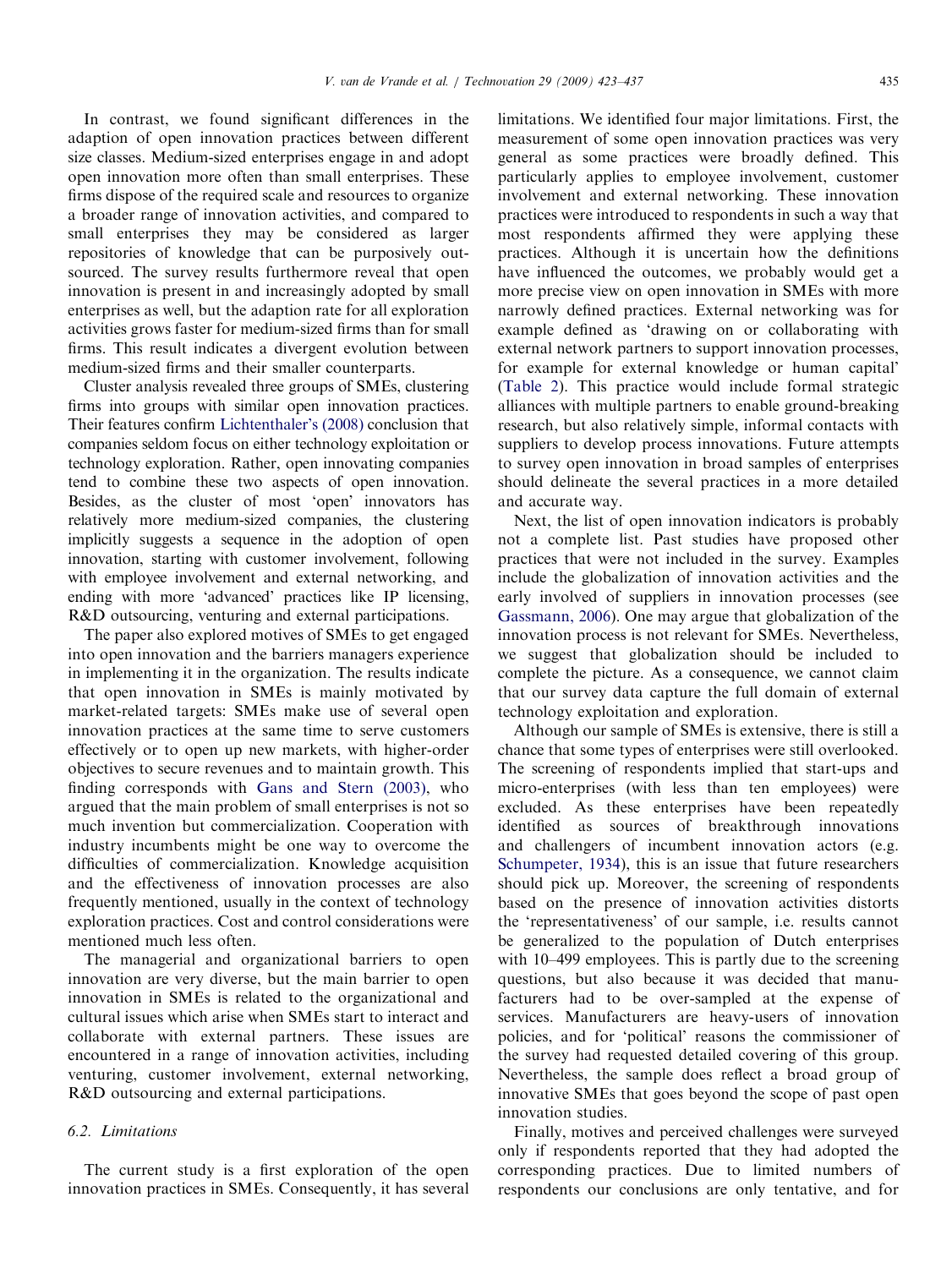outward and inward IP licensing, no results could be reported. This is regrettable because IP licensing is an aspect of open innovation that is still in its nascent phase [\(Chesbrough et al., 2006\)](#page-14-0) and probably in most need of detailed investigation ([Lichtenthaler, 2007\)](#page-14-0).

# 6.3. Suggestions for further research

Despite these limitations, the findings of the current study should encourage scholars to analyze in greater depth open innovation in SMEs. First and foremost, our results indicate that open innovation is relevant for much broader groups of enterprises than just large and multinational enterprises or high-tech manufacturing firms, i.e. the open model is present and increasingly applied in the whole economy. Future research should broaden the scope by studying open innovation in broader samples, also capturing small enterprises and firms in services industries.

Open innovation studies have so far been dominated by qualitative research approaches, drawing heavily on in-depth interviews and case studies. Such methods are welcome to charter relatively new phenomena and to develop theories [\(Eisenhardt, 1989\)](#page-14-0), but we anticipate that in the further research on open innovation, quantitative research methods will and should be applied more often in order to generalize research outcomes and to test hypotheses. This is also relevant for policy makers who will find it hard to justify and develop policies for open innovation as long as there are no statistics demonstrating that open innovation is relevant for large business populations. We consider it a challenge for statistical offices to adapt current innovation surveys to better reflect open innovation. In this context, we remark that current innovation surveys such as the CIS mainly focus on R&D and innovation investments of enterprises, and external networking activities, but do not pay attention to other open innovation practices [\(OECD, 2005](#page-14-0)). Especially technology exploitation activities are overlooked. The survey presented here might inspire statistical offices to modify their surveys, although the above-mentioned limitations should certainly be accounted for.

The dynamics of open innovation in SMEs is another research area that should be further developed. Our findings suggest that some open innovation activities are easy to implement while others may be picked up later in the growth cycle of the firm. Cluster analysis revealed three homogeneous groups of SMEs with similar application of open innovation practices. The clusters implicitly suggest a sequence in the adoption of open innovation, starting with customer involvement, following with employee involvement and external networking, and ending with more advanced practices which require formal budgets and greater size, e.g. IP licensing, R&D outsourcing, venturing and external participations. Future work should further investigate how organizations engage in open innovation during these growth phases, and what managerial implications can be derived.

In addition, the current survey does not study how large and small firms interact in open innovation. [Christensen et al. \(2005\)](#page-14-0) shows that large, established companies and small start-ups manage open innovation differently, reflecting their differential position within the innovation system. Hence, future research should focus on the requirements of open innovation on differences in culture, structure and decision making between partners of different sizes and from different industries.

A final recommendation is to study the motives and challenges related to open innovation in more detail. We found that market considerations were the most important reason for SMEs to engage in open innovation. This suggests that SMEs are motivated to capitalize on their internal knowledge and to find alternative pathways to markets. It seems that future research should pay more attention to the purposive outflows of knowledge, i.e. technology exploitation activities. This recommendation is consistent with [Lichtentha](#page-14-0)[ler's \(2008\)](#page-14-0) observation that the innovation processes of many enterprises are increasingly marked by external technology acquisition, but that external technology exploitation to commercialize technologies is of a more recent date (p. 148). As for the managerial challenges, we found that organizational and cultural issues are the key barriers to implement open innovation. This is well in line with past interview-based studies (e.g. [Chesbrough](#page-14-0) [and Crowther, 2006\)](#page-14-0) and the current literature on inter-organizational collaboration in innovation. However the question remains how SMEs can best deal with this major barrier.

#### Annex. Principal component analysis

Table A1 shows component loadings of Open Innovation practices on three components with eigenvalues  $>1.0$ (after varimax rotation). This solution explains 57% of the variance.

| Table A1                                                              |  |  |  |
|-----------------------------------------------------------------------|--|--|--|
| Principal component analysis of open innovation practices $(n = 605)$ |  |  |  |

| Open innovation practice Component 1 Component 2 Component 3 |         |         |      |
|--------------------------------------------------------------|---------|---------|------|
| Venturing                                                    | 0.02    | 0.08    | 0.83 |
| Outward IP licensing                                         | $-0.04$ | 0.82    | 0.04 |
| Employee involvement                                         | 0.72    | 0.13    | 0.01 |
| Customer involvement                                         | 0.59    | $-0.08$ | 0.10 |
| External networking                                          | 0.81    | 0.07    | 0.01 |
| External participation                                       | 0.11    | 0.07    | 0.81 |
| Outsourcing R&D                                              | 0.21    | 0.51    | 0.13 |
| Inward IP licensing                                          | 0.02    | 0.80    | 0.06 |
| Variance explained $(\% )$                                   | 25      | 17      | 15   |